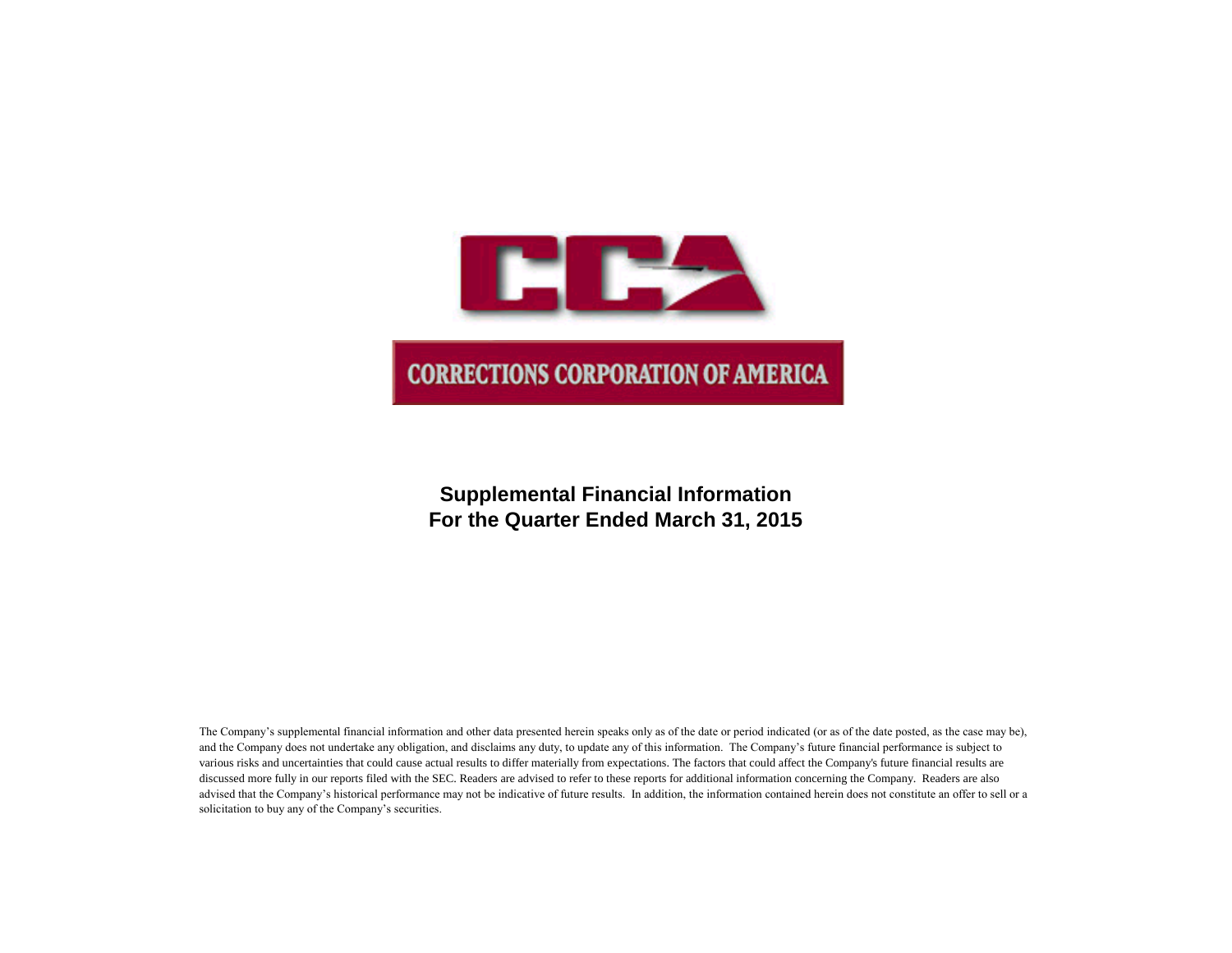# **CORRECTIONS CORPORATION OF AMERICA**

**Supplemental Financial Information For the Quarter Ended March 31, 2015**

## **TABLE OF CONTENTS**

| Consolidated Balance Sheets 2                                             |  |
|---------------------------------------------------------------------------|--|
| Consolidated Statements of Operations <b>Consolidated Statements</b> 3    |  |
| Reconciliation of Basic to Diluted Earnings Per Share 44                  |  |
| Calculation of Adjusted Diluted Earnings Per Share <b>Calculation</b> 6 5 |  |
| Funds From Operations 6                                                   |  |
|                                                                           |  |
|                                                                           |  |
| Analysis of Outstanding Debt 10                                           |  |
| Selected Operating Ratios 2014 11                                         |  |
| Partner Information 22                                                    |  |
| Facility Portfolio 2008 13                                                |  |
|                                                                           |  |

Damon T. Hininger, President and Chief Executive Officer David M. Garfinkle, Chief Financial Officer 10 Burton Hills Boulevard Nashville, TN 37215 Tel.: (615) 263-3000 Fax: (615) 263-3010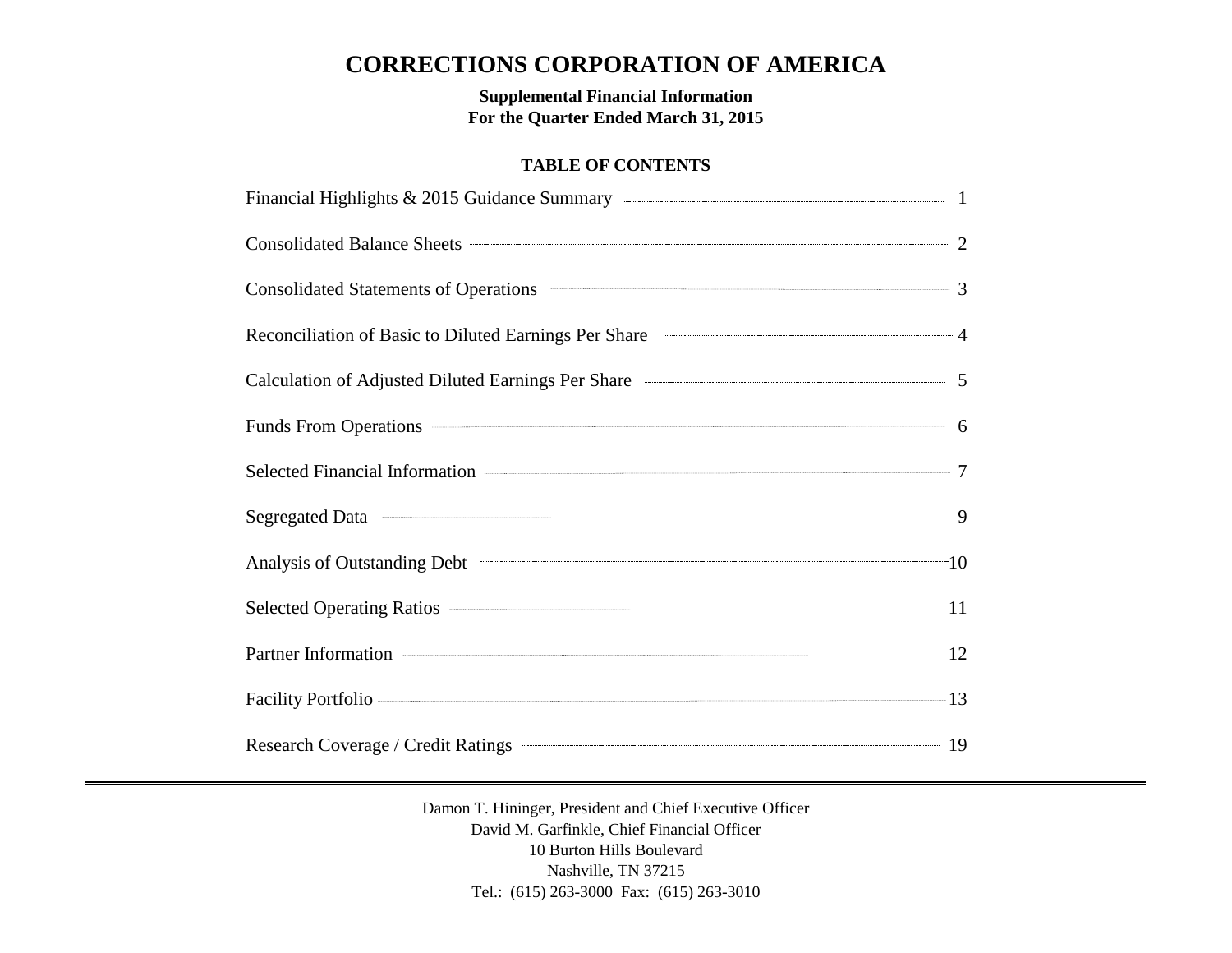### **FINANCIAL HIGHLIGHTS**

(Unaudited and amounts in thousands, except per share amounts)

|                                                                                                        | <b>For the Three Months Ended</b><br>March 31, |               | For the Twelve<br><b>Months Ended</b><br>December 31, |               |                                   |  |
|--------------------------------------------------------------------------------------------------------|------------------------------------------------|---------------|-------------------------------------------------------|---------------|-----------------------------------|--|
|                                                                                                        | 2015                                           | 2014          | 2014                                                  |               |                                   |  |
| <b>REVENUE:</b><br>Owned & controlled properties<br>Managed only properties and other<br>Total revenue | \$<br>372,122<br>53,878<br>426,000             | \$            | 339,169<br>65,053<br>404,222                          | \$            | 1,409,597<br>237,270<br>1,646,867 |  |
| <b>NET OPERATING INCOME:</b>                                                                           |                                                |               |                                                       |               |                                   |  |
| Owned & controlled properties                                                                          | 123,416                                        |               | 113,950                                               |               | 476,380                           |  |
| Managed only properties and other                                                                      | 1,922                                          |               | 2,892                                                 |               | 14,352                            |  |
| Total net operating income                                                                             | 125,338                                        | <sup>\$</sup> | 116,842                                               | <sup>\$</sup> | 490,732                           |  |
| <b>Adjusted Diluted EPS</b>                                                                            | \$<br>0.49                                     | \$            | 0.44                                                  | \$            | 1.92                              |  |
| <b>Normalized FFO Per Share</b>                                                                        | \$<br>0.68                                     | \$            | 0.62                                                  | \$            | 2.65                              |  |
| <b>AFFO Per Share</b>                                                                                  | \$<br>0.68                                     | \$            | 0.58                                                  | \$            | 2.57                              |  |
| <b>Debt Leverage</b>                                                                                   | 3.1x                                           |               | 3.3x                                                  |               | 3.1x                              |  |
| <b>Fixed Charge Coverage Ratio</b>                                                                     | 9.2x                                           |               | 8.9x                                                  |               | 9.1x                              |  |

## **2015 GUIDANCE SUMMARY**

|                                                                                                                |         | O <sub>2</sub> 2015 | <b>Full Year 2015</b> |    |               |                 |               |
|----------------------------------------------------------------------------------------------------------------|---------|---------------------|-----------------------|----|---------------|-----------------|---------------|
|                                                                                                                | Low-End |                     | High-End              |    | Low-End       | <b>High-End</b> |               |
| <b>Adjusted Diluted EPS</b>                                                                                    | \$      | 0.49                | \$<br>0.51            | \$ | 1.89          | \$              | 1.97          |
| <b>Normalized FFO Per Share</b>                                                                                | \$      | 0.67                | \$<br>0.69            | \$ | 2.62          | \$              | 2.70          |
| <b>AFFO Per Share</b>                                                                                          | \$      | 0.65                | \$<br>0.67            | \$ | 2.57          | \$              | 2.64          |
| <b>Adjusted EBITDA</b>                                                                                         | \$      | 101.0               | \$<br>104.0           | \$ | 400.0         | $\mathbb{S}$    | 415.0         |
| <b>Capital Expenditures</b><br>Prison construction $\&$ land acquisitions<br>Maintenance on real estate assets |         |                     |                       | \$ | 135.0<br>25.0 | $\mathbb{S}$    | 145.0<br>26.0 |
| Information technology and other assets<br>Total capital expenditures                                          |         |                     |                       |    | 33.0<br>193.0 |                 | 37.0<br>208.0 |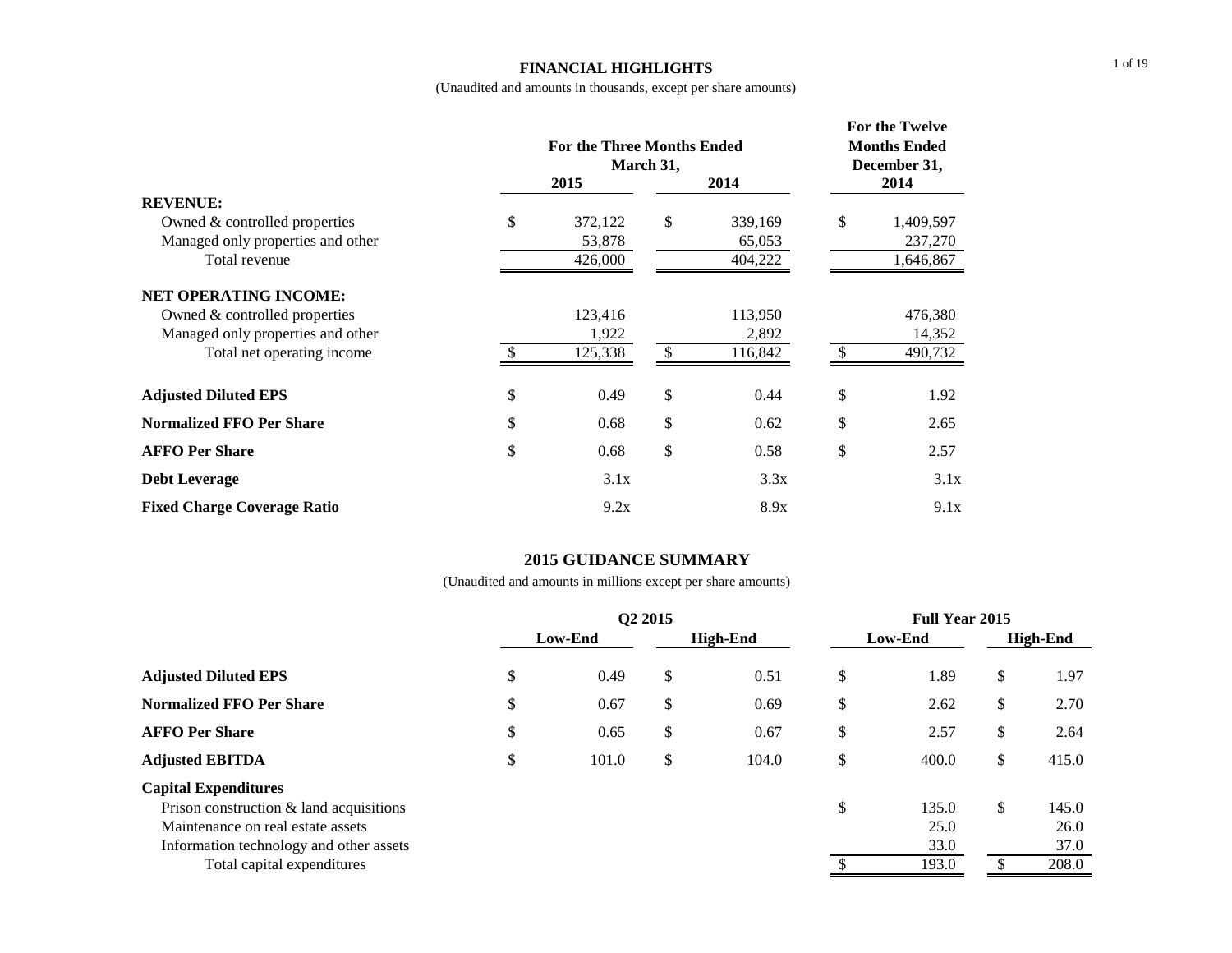## **CONSOLIDATED BALANCE SHEETS**

| <b>ASSETS</b>                               | March 31,<br>2015 |            |                          | December 31,<br>2014 |                          | September 30,<br>2014 |              | <b>June 30,</b><br>2014 |              | March 31,<br>2014 |
|---------------------------------------------|-------------------|------------|--------------------------|----------------------|--------------------------|-----------------------|--------------|-------------------------|--------------|-------------------|
| Cash and cash equivalents                   | \$                | 74,022     | $\overline{\mathcal{S}}$ | 74,393               | $\overline{\mathcal{S}}$ | 48,847                | $\mathbb{S}$ | 46,615                  | $\mathbb{S}$ | 52,681            |
| Restricted cash                             |                   | 2,254      |                          |                      |                          |                       |              |                         |              |                   |
| Accounts receivable, net of allowance       |                   | 226,275    |                          | 248,588              |                          | 292,466               |              | 246,894                 |              | 239,300           |
| Current deferred tax assets                 |                   | 11,414     |                          | 13,229               |                          | 11,430                |              | 6,351                   |              | 7,809             |
| Prepaid expenses and other current assets   |                   | 29,213     |                          | 29,775               |                          | 26,925                |              | 29,007                  |              | 18,726            |
| Assets held for sale                        |                   |            |                          |                      |                          | 4,145                 |              |                         |              |                   |
| Total current assets                        |                   | 343,178    |                          | 365,985              |                          | 383,813               |              | 328,867                 |              | 318,516           |
| Property and equipment, net                 |                   | 2,720,082  |                          | 2,658,628            |                          | 2,614,264             |              | 2,538,996               |              | 2,543,470         |
| Restricted cash                             |                   | 105        |                          | 2,858                |                          | 2,707                 |              | 2,607                   |              | 5,590             |
| Investment in direct financing lease        |                   | 2,617      |                          | 3,223                |                          | 3,811                 |              | 4,382                   |              | 4,936             |
| Goodwill                                    |                   | 15,155     |                          | 16,110               |                          | 16,110                |              | 16,110                  |              | 16,110            |
| Non-current deferred tax assets             |                   | 3,479      |                          | 2,301                |                          | 4,537                 |              | 5,875                   |              | 5,505             |
| Other assets                                |                   | 75,155     |                          | 78,086               |                          | 75,908                |              | 76,657                  |              | 75,131            |
| Total assets                                | S.                | 3,159,771  | \$                       | 3,127,191            | \$                       | 3,101,150             |              | 2,973,494               | S            | 2,969,258         |
| <b>LIABILITIES AND STOCKHOLDERS' EQUITY</b> |                   |            |                          |                      |                          |                       |              |                         |              |                   |
| Accounts payable and accrued expenses       | \$                | 316,149    | \$                       | 317,620              | \$                       | 247,815               | \$           | 237,808                 | $\mathbb{S}$ | 227,429           |
| Income taxes payable                        |                   | 659        |                          | 1,368                |                          | 889                   |              | 676                     |              | 1,859             |
| Total current liabilities                   |                   | 316,808    |                          | 318,988              |                          | 248,704               |              | 238,484                 |              | 229,288           |
| Long-term debt, net of current portion      |                   | 1,240,000  |                          | 1,200,000            |                          | 1,240,000             |              | 1,195,000               |              | 1,195,000         |
| Deferred revenue                            |                   | 91,607     |                          | 87,227               |                          | 70,775                |              | 936                     |              | 1,003             |
| Other liabilities                           |                   | 37,740     |                          | 39,476               |                          | 39,378                |              | 39,444                  |              | 44,951            |
| <b>Total liabilities</b>                    |                   | 1,686,155  |                          | 1,645,691            |                          | 1,598,857             |              | 1,473,864               |              | 1,470,242         |
| Commitments and contingencies               |                   |            |                          |                      |                          |                       |              |                         |              |                   |
| Common stock - \$0.01 par value             |                   | 1,170      |                          | 1,168                |                          | 1,165                 |              | 1,164                   |              | 1,163             |
| Additional paid-in capital                  |                   | 1,746,727  |                          | 1,748,303            |                          | 1,739,240             |              | 1,734,404               |              | 1,729,807         |
| Accumulated deficit                         |                   | (274, 281) |                          | (267, 971)           |                          | (238, 112)            |              | (235,938)               |              | (231, 954)        |
| Total stockholders' equity                  |                   | 1,473,616  |                          | 1,481,500            |                          | 1,502,293             |              | 1,499,630               |              | 1,499,016         |
| Total liabilities and stockholders' equity  | \$                | 3,159,771  | \$                       | 3,127,191            | $\mathbb{S}$             | 3,101,150             | \$           | 2,973,494               | \$           | 2,969,258         |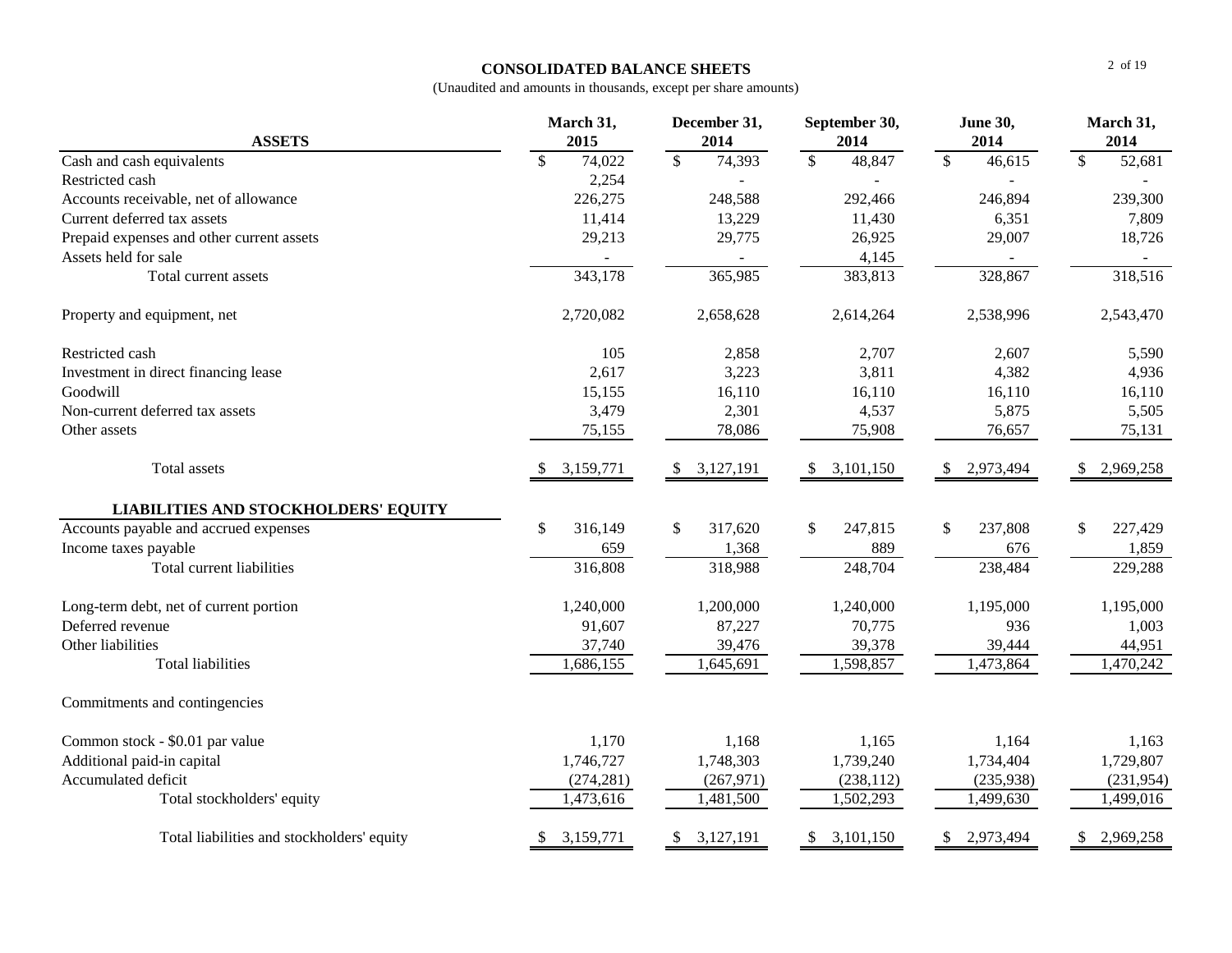## **CONSOLIDATED STATEMENTS OF OPERATIONS**

|                                   | <b>For the Three Months Ended</b><br>March 31,<br>2015<br>2014 |    |          |               |           |  |  |  |
|-----------------------------------|----------------------------------------------------------------|----|----------|---------------|-----------|--|--|--|
| <b>REVENUE:</b>                   |                                                                |    |          |               | 2014      |  |  |  |
| Owned & controlled properties     | \$<br>372,122                                                  | \$ | 339,169  | \$            | 1,409,597 |  |  |  |
| Managed only and other            | 53,878                                                         |    | 65,053   |               | 237,270   |  |  |  |
| Total revenue                     | 426,000                                                        |    | 404,222  |               | 1,646,867 |  |  |  |
| <b>EXPENSES:</b>                  |                                                                |    |          |               |           |  |  |  |
| Operating:                        |                                                                |    |          |               |           |  |  |  |
| Owned & controlled properties     | 248,706                                                        |    | 225,219  |               | 933,217   |  |  |  |
| Managed only and other            | 51,956                                                         |    | 62,161   |               | 222,918   |  |  |  |
| Total operating expenses          | 300,662                                                        |    | 287,380  |               | 1,156,135 |  |  |  |
| General and administrative        | 26,872                                                         |    | 25,392   |               | 106,429   |  |  |  |
| Depreciation and amortization     | 28,685                                                         |    | 28,384   |               | 113,925   |  |  |  |
| Asset impairments                 | 955                                                            |    |          |               | 30,082    |  |  |  |
|                                   | 357,174                                                        |    | 341,156  |               | 1,406,571 |  |  |  |
| <b>OPERATING INCOME</b>           | 68,826                                                         |    | 63,066   |               | 240,296   |  |  |  |
| <b>OTHER (INCOME) EXPENSE:</b>    |                                                                |    |          |               |           |  |  |  |
| Interest expense, net             | 10,190                                                         |    | 10,348   |               | 39,535    |  |  |  |
| Other (income) expense            | (26)                                                           |    | (387)    |               | (1,204)   |  |  |  |
|                                   | 10,164                                                         |    | 9,961    |               | 38,331    |  |  |  |
| <b>INCOME BEFORE INCOME TAXES</b> | 58,662                                                         |    | 53,105   |               | 201,965   |  |  |  |
| Income tax expense                | (1, 385)                                                       |    | (1, 367) |               | (6,943)   |  |  |  |
| <b>NET INCOME</b>                 | 57,277                                                         | -S | 51,738   | \$            | 195,022   |  |  |  |
| <b>BASIC EARNINGS PER SHARE</b>   | 0.49                                                           | \$ | 0.45     | <sup>\$</sup> | 1.68      |  |  |  |
| <b>DILUTED EARNINGS PER SHARE</b> | \$<br>0.49                                                     | \$ | 0.44     | \$            | 1.66      |  |  |  |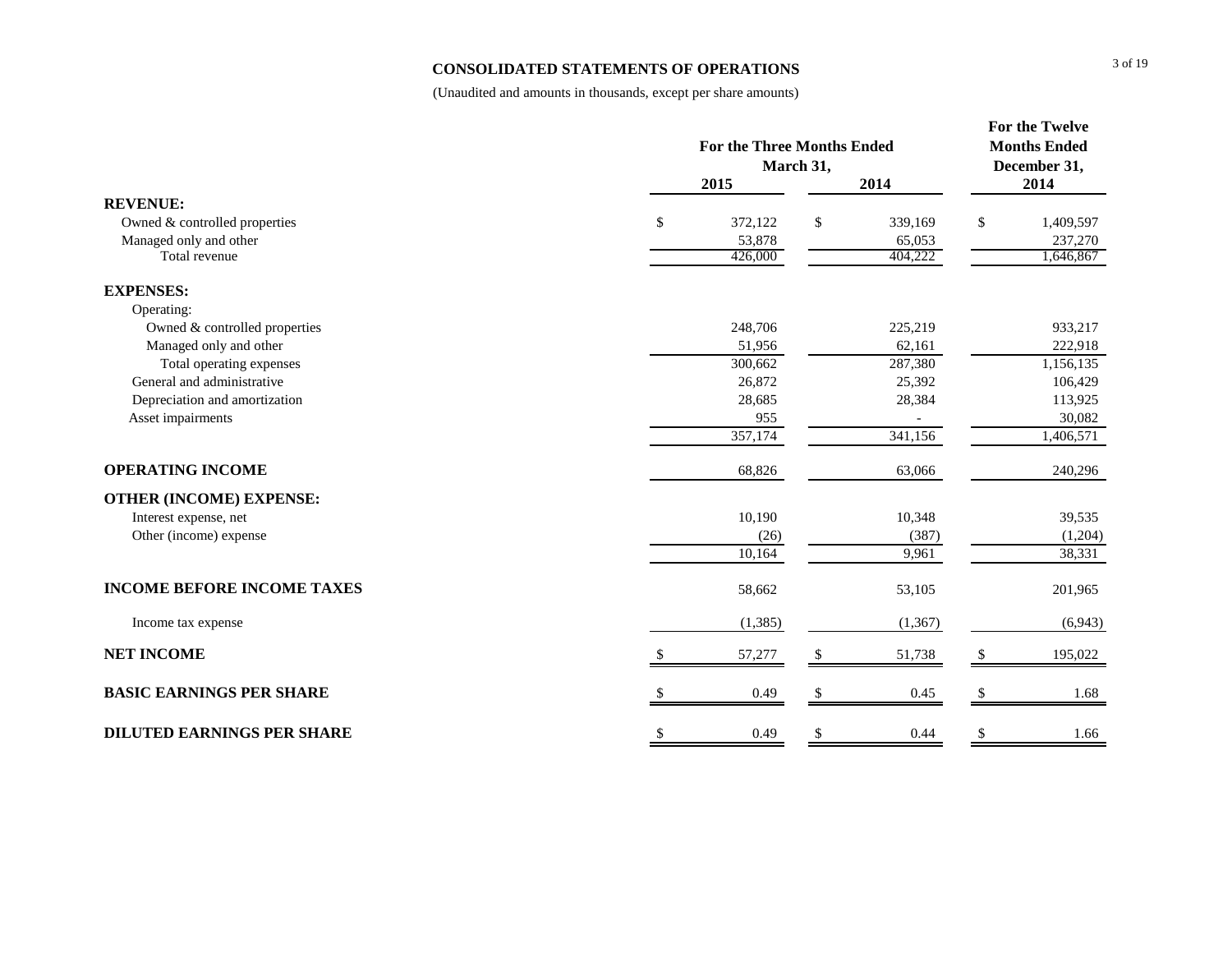## **RECONCILIATION OF BASIC TO DILUTED EARNINGS PER SHARE**

|                                                         |   | <b>For the Three Months Ended</b><br>March 31, |    | For the Twelve<br><b>Months Ended</b><br>December 31, |  |         |  |
|---------------------------------------------------------|---|------------------------------------------------|----|-------------------------------------------------------|--|---------|--|
|                                                         |   | 2015                                           |    | 2014                                                  |  | 2014    |  |
| Basic:                                                  |   |                                                |    |                                                       |  |         |  |
| Net income                                              |   | 57,277                                         |    | 51,738                                                |  | 195,022 |  |
| Diluted:                                                |   |                                                |    |                                                       |  |         |  |
| Net income                                              |   | 57,277                                         | S  | 51,738                                                |  | 195,022 |  |
| Basic:                                                  |   |                                                |    |                                                       |  |         |  |
| Weighted average common shares outstanding              |   | 116,854                                        |    | 116,063                                               |  | 116,375 |  |
| Unvested restricted common stock                        |   | (220)                                          |    | (290)                                                 |  | (266)   |  |
| Weighted average common shares outstanding-basic        |   | 116,634                                        |    | 115,773                                               |  | 116,109 |  |
| Diluted:                                                |   |                                                |    |                                                       |  |         |  |
| Weighted average common shares outstanding-basic        |   | 116,634                                        |    | 115,773                                               |  | 116,109 |  |
| Effect of dilutive securities:                          |   |                                                |    |                                                       |  |         |  |
| Stock options                                           |   | 869                                            |    | 963                                                   |  | 895     |  |
| Restricted stock-based compensation                     |   | 265                                            |    | 224                                                   |  | 308     |  |
| Weighted average shares and assumed conversions-diluted |   | 117,768                                        |    | 116,960                                               |  | 117,312 |  |
| Basic earnings per share                                |   | 0.49                                           |    | 0.45                                                  |  | 1.68    |  |
| Diluted earnings per share                              | S | 0.49                                           | \$ | 0.44                                                  |  | 1.66    |  |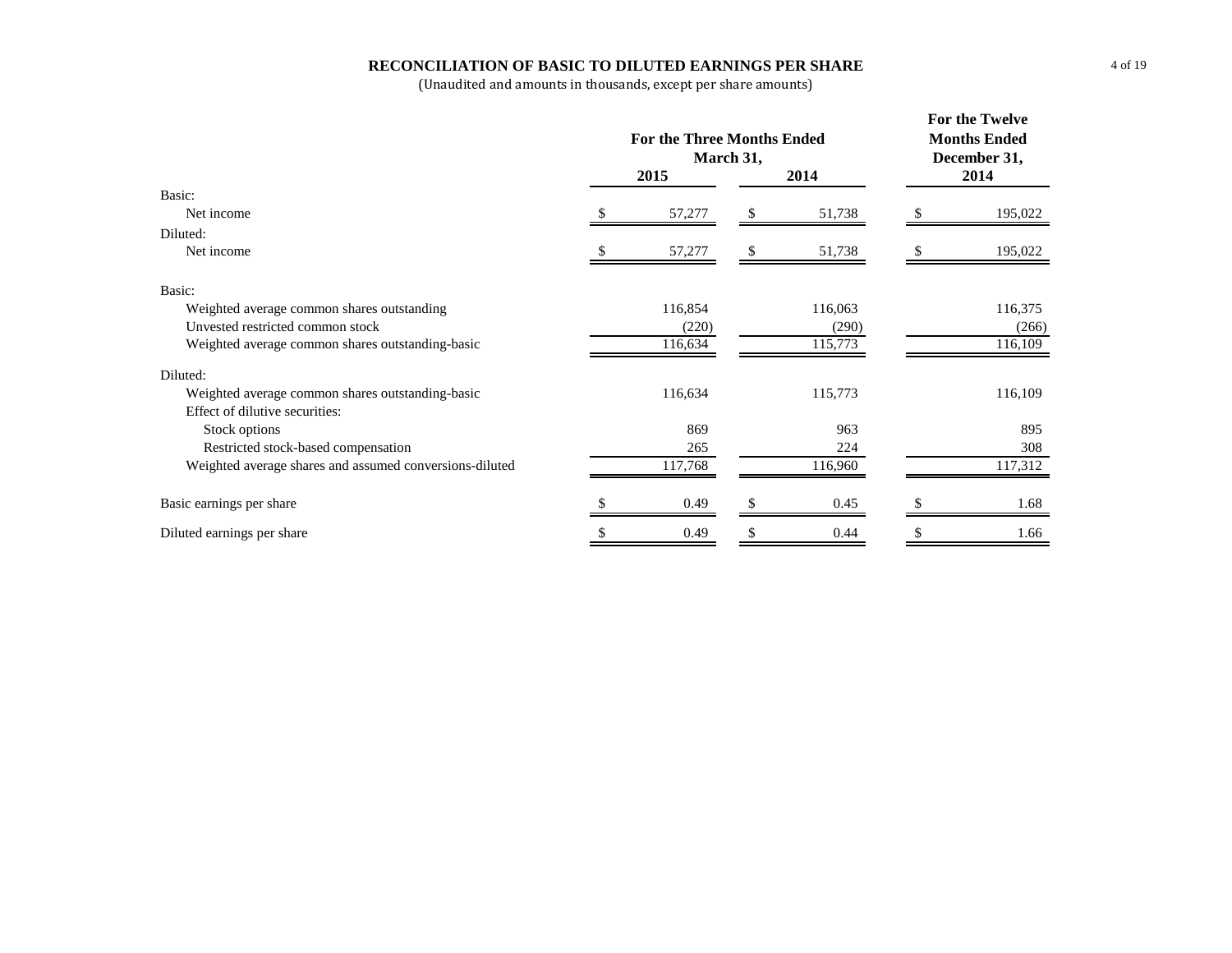## **CALCULATION OF ADJUSTED DILUTED EARNINGS PER SHARE**

|                                                           | <b>For the Three Months Ended</b> | March 31, |         | For the Twelve<br><b>Months Ended</b><br>December 31, |
|-----------------------------------------------------------|-----------------------------------|-----------|---------|-------------------------------------------------------|
|                                                           | 2015                              |           | 2014    | 2014                                                  |
| Net Income                                                | \$<br>57,277                      | \$        | 51,738  | \$<br>195,022                                         |
| Special items:                                            |                                   |           |         |                                                       |
| Asset impairments, net                                    | 955                               |           |         | 29,962                                                |
| Diluted adjusted net income                               | 58,232                            |           | 51,738  | 224,984                                               |
|                                                           |                                   |           |         |                                                       |
| Weighted average common shares outstanding - basic        | 116,634                           |           | 115,773 | 116,109                                               |
| Effect of dilutive securities:                            |                                   |           |         |                                                       |
| Stock options                                             | 869                               |           | 963     | 895                                                   |
| Restricted stock-based compensation                       | 265                               |           | 224     | 308                                                   |
| Weighted average shares and assumed conversions - diluted | 117,768                           |           | 116,960 | 117,312                                               |
| <b>Adjusted Diluted Earnings Per Share</b>                | 0.49                              |           | 0.44    | 1.92                                                  |
|                                                           |                                   |           |         |                                                       |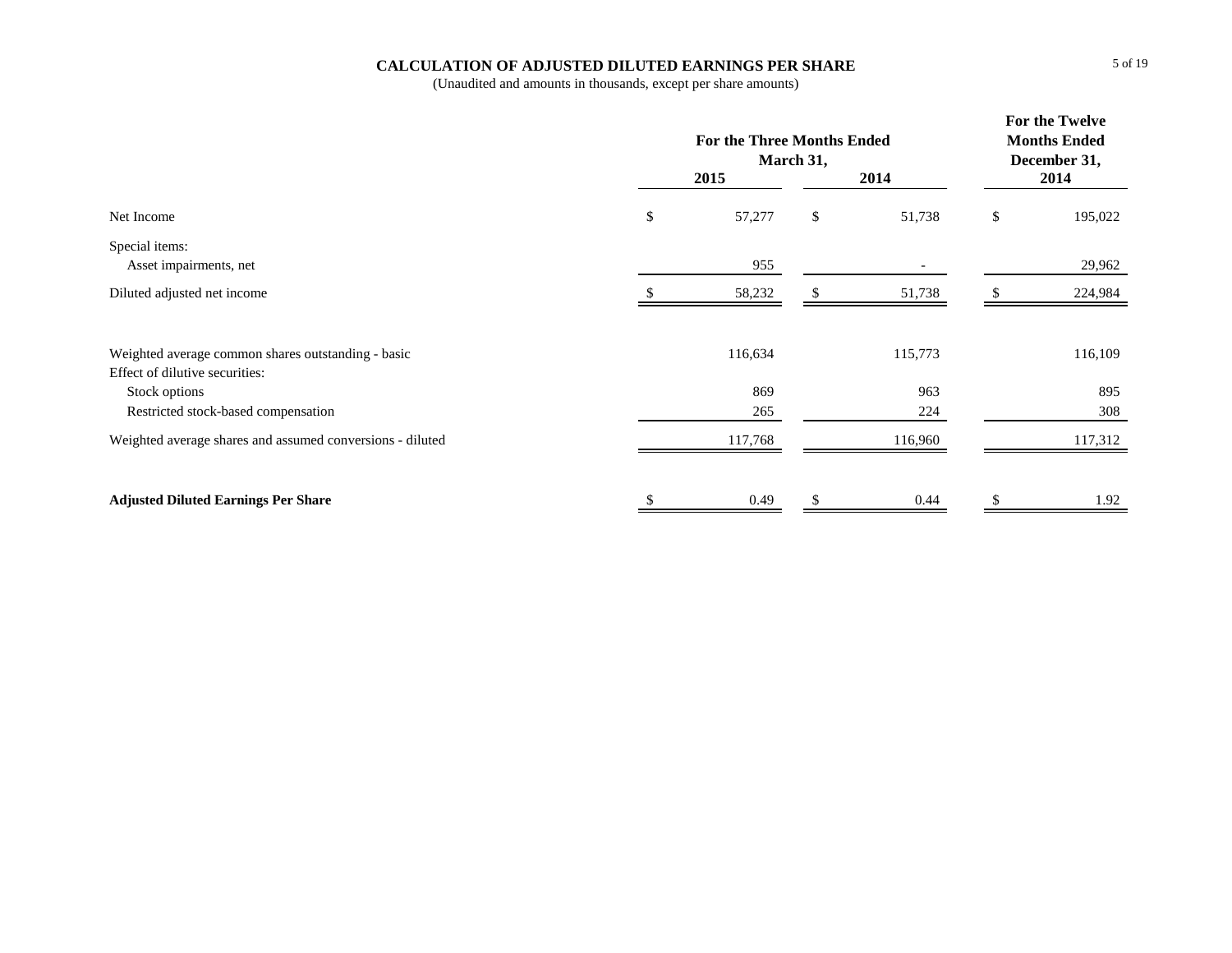#### **FUNDS FROM OPERATIONS**

(Unaudited and amounts in thousands, except per share amounts)

|                                                        |               |                                              | For the Twelve Months<br><b>Ended December 31,</b> |         |      |           |  |
|--------------------------------------------------------|---------------|----------------------------------------------|----------------------------------------------------|---------|------|-----------|--|
|                                                        |               | For the Three Months Ended March 31,<br>2015 |                                                    | 2014    | 2014 |           |  |
| <b>FUNDS FROM OPERATIONS:</b>                          |               |                                              |                                                    |         |      |           |  |
| Net income                                             | \$            | 57,277                                       | \$                                                 | 51,738  | \$   | 195,022   |  |
| Depreciation of real estate assets                     |               | 21,272                                       |                                                    | 21,077  |      | 85,560    |  |
| Impairment of real estate assets, net                  |               |                                              |                                                    |         |      | 29,843    |  |
| Funds From Operations                                  | <sup>\$</sup> | 78,549                                       | $\mathbf{s}$                                       | 72,815  | \$   | 310,425   |  |
| Goodwill and other impairments, net                    |               | 955                                          |                                                    |         |      | 119       |  |
| Normalized Funds From Operations                       | <sup>\$</sup> | 79,504                                       | \$                                                 | 72,815  | \$   | 310,544   |  |
| Maintenance capital expenditures on real estate assets |               | (4,238)                                      |                                                    | (8,728) |      | (25, 481) |  |
| Stock-based compensation                               |               | 3,798                                        |                                                    | 3,293   |      | 13,975    |  |
| Amortization of debt costs and other non-cash interest |               | 776                                          |                                                    | 771     |      | 3,102     |  |
| Other non-cash revenue and expenses                    |               | (16)                                         |                                                    | (16)    |      | (64)      |  |
| <b>Adjusted Funds From Operations</b>                  |               | 79,824                                       | <sup>\$</sup>                                      | 68,135  | -SS  | 302,076   |  |
| NORMALIZED FUNDS FROM OPERATIONS PER SHARE:            |               |                                              |                                                    |         |      |           |  |
| Basic                                                  |               | 0.68                                         |                                                    | 0.63    |      | 2.67      |  |
| Diluted                                                |               | 0.68                                         |                                                    | 0.62    |      | 2.65      |  |
| <b>ADJUSTED FUNDS FROM OPERATIONS PER SHARE:</b>       |               |                                              |                                                    |         |      |           |  |
| Basic                                                  |               | 0.68                                         |                                                    | 0.59    |      | 2.60      |  |
| Diluted                                                |               | 0.68                                         |                                                    | 0.58    |      | 2.57      |  |

FFO and AFFO are widely accepted non-GAAP supplemental measures of REIT performance following the standards established by the National Association of Real Estate Investment Trusts (NAREIT). CCA believes that FFO and AFFO are important operating measures that supplement discussion and analysis of the Company's results of operations and are used to review and assess operating performance of the Company and its correctional facilities and their management teams. NAREIT defines FFO as net income computed in accordance with generally accepted accounting principles, excluding gains (or losses) from sales of property and extraordinary items, plus depreciation and amortization of real estate and impairment of depreciable real estate. Because the historical cost accounting convention used for real estate assets requires depreciation (except on land), this accounting presentation assumes that the value of real estate assets diminishes at a level rate over time. Because of the unique structure, design and use of the Company's correctional facilities, management believes that assessing performance of the Company's correctional facilities without the impact of depreciation or amortization is useful. CCA may make adjustments to FFO from time to time for certain other income and expenses that it considers non-recurring, infrequent or unusual, even though such items may require cash settlement, because such items do not reflect a necessary component of the ongoing operations of the Company. Normalized FFO excludes the effects of such items. CCA calculates AFFO by adding to Normalized FFO non-cash expenses such as the amortization of deferred financing costs and stock-based compensation, and by subtracting from Normalized FFO recurring real estate expenditures that are capitalized and then amortized, but which are necessary to maintain a REIT's properties and its revenue stream. Some of these capital expenditures contain a discretionary element with respect to when they are incurred, while others may be more urgent. Therefore, these capital expenditures may fluctuate from quarter to quarter, depending on the nature of the expenditures required, seasonal factors such as weather, and budgetary conditions. Other companies may calculate FFO, Normalized FFO, and AFFO differently than the Company does, or adjust for other items, and therefore comparability may be limited. FFO, Normalized FFO, and AFFO and their corresponding per share measures are not measures of performance under GAAP, and should not be considered as an alternative to cash flows from operating activities, a measure of liquidity or an alternative to net income as indicators of the Company's operating performance or any other measure of performance derived in accordance with GAAP. This data should be read in conjunction with the Company's consolidated financial statements and related notes included in its filings with the Securities and Exchange Commission.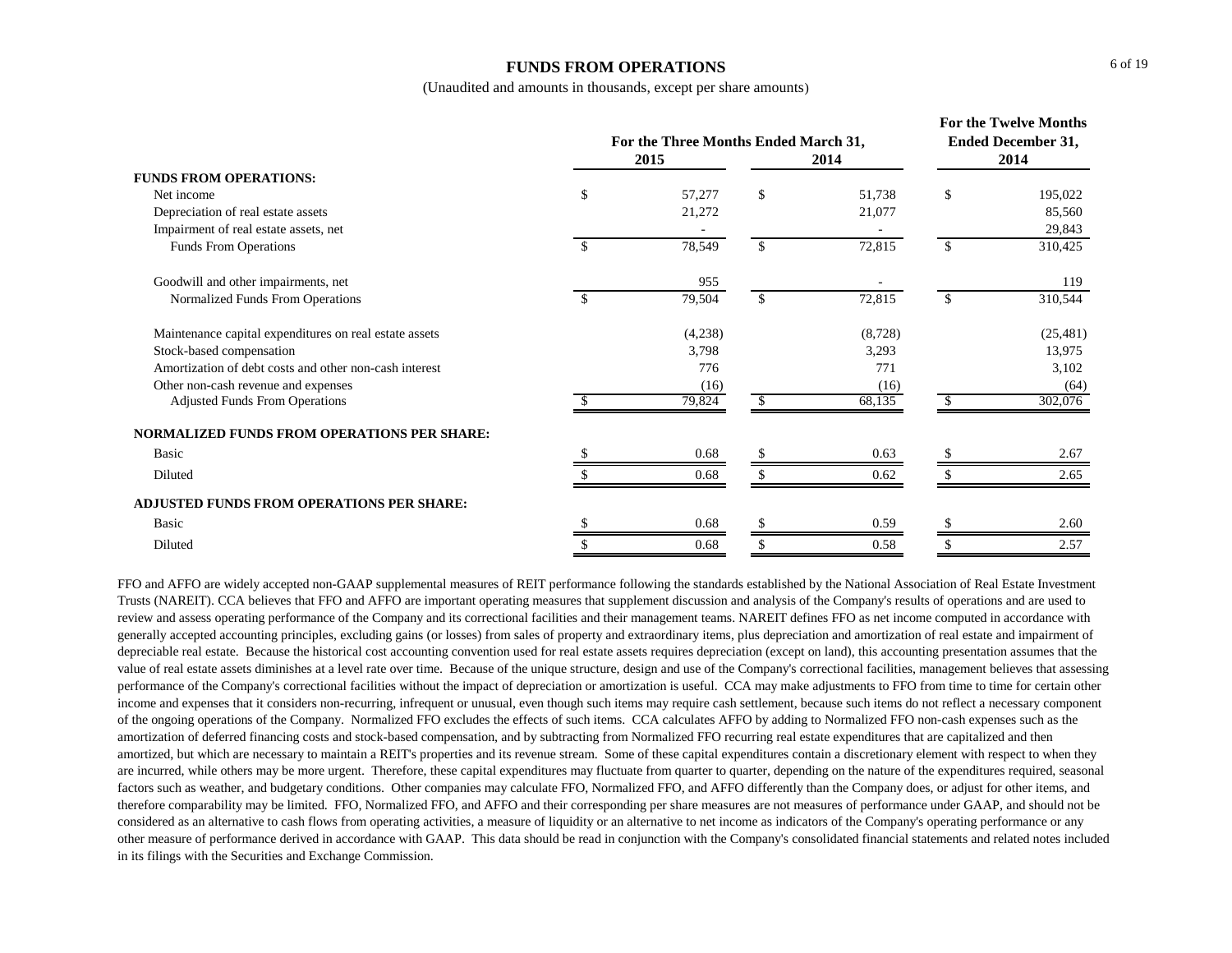## **SELECTED FINANCIAL INFORMATION**

|                                                                                                                                              | March 31, 2015           |                               | December 31, 2014             |                               |                          | September 30, 2014            | June 30, 2014            |                               |                          | March 31, 2014                |
|----------------------------------------------------------------------------------------------------------------------------------------------|--------------------------|-------------------------------|-------------------------------|-------------------------------|--------------------------|-------------------------------|--------------------------|-------------------------------|--------------------------|-------------------------------|
| <b>BALANCE SHEET:</b><br>Property and equipment<br>Accumulated depreciation and amortization                                                 | \$                       | 3,899,174<br>(1,179,092)      | $\mathbb{S}$                  | 3,810,052<br>(1,151,424)      | \$                       | 3,763,027<br>(1, 148, 763)    | \$                       | 3,662,895<br>(1, 123, 899)    | \$                       | 3,644,073<br>(1,100,603)      |
| Property and equipment, net                                                                                                                  | $\mathcal{S}$            | 2,720,082                     | $\mathbb{S}$                  | 2,658,628                     | $\mathbb{S}$             | 2,614,264                     | $\mathbb{S}$             | 2,538,996                     | $\mathbb{S}$             | 2,543,470                     |
| Assets held for sale                                                                                                                         | \$                       |                               | \$                            | $\overline{a}$                | \$                       | 4,145                         | \$                       |                               | \$                       |                               |
| Total assets                                                                                                                                 | \$                       | 3,159,771                     | $\mathbb{S}$                  | 3,127,191                     | \$                       | 3,101,150                     | \$                       | 2,973,494                     | \$                       | 2,969,258                     |
| Maintenance & technology capital expenditures for the quarter ended                                                                          | \$                       | 14,542                        | $\$$                          | 17,792                        | \$                       | 10,571                        | \$                       | 9,671                         | \$                       | 11,144                        |
| Total debt                                                                                                                                   | \$                       | 1,240,000                     | $\mathbb{S}$                  | 1,200,000                     | \$                       | 1,240,000                     | \$                       | 1,195,000                     | \$                       | 1,195,000                     |
| Equity book value                                                                                                                            | \$                       | 1,473,616                     | $\$$                          | 1,481,500                     | \$                       | 1,502,293                     | \$                       | 1,499,630                     | \$                       | 1,499,016                     |
| <b>LIQUIDITY:</b>                                                                                                                            |                          |                               |                               |                               |                          |                               |                          |                               |                          |                               |
| Cash and cash equivalents                                                                                                                    | \$                       | 74,022                        | \$                            | 74,393                        | \$                       | 48,847                        | \$                       | 46,615                        | \$                       | 52,681                        |
| Availability under revolving credit facility                                                                                                 | \$                       | 318,729                       | \$                            | 358,729                       | \$                       | 318,729                       | \$                       | 363,729                       | \$                       | 355,082                       |
| <b>CAPITALIZATION:</b><br>Common shares outstanding<br>Common share price at end of period<br>Market value of common equity at end of period | -S<br>$\mathcal{S}$      | 117,000<br>40.26<br>4,710,420 | \$<br>$\sqrt[6]{\frac{1}{2}}$ | 116,764<br>36.34<br>4,243,204 | \$<br>$\sqrt$            | 116,476<br>34.36<br>4,002,115 | $\frac{\sqrt{3}}{2}$     | 116,413<br>32.85<br>3,824,167 | \$<br>$\mathcal{S}$      | 116,339<br>31.32<br>3,643,737 |
| Total equity market capitalization                                                                                                           | $\sqrt{3}$               | 4,710,420                     | $\sqrt[6]{\frac{1}{2}}$       | 4,243,204                     | $\sqrt[6]{\frac{1}{2}}$  | 4,002,115                     | $\sqrt[6]{\frac{1}{2}}$  | 3,824,167                     | \$                       | 3,643,737                     |
| Total market capitalization (market value of equity plus debt)                                                                               | \$                       | 5,950,420                     | \$                            | 5,443,204                     | \$                       | 5,242,115                     | \$                       | 5,019,167                     | \$                       | 4,838,737                     |
| <b>Regular Dividends</b>                                                                                                                     | \$                       | 63,621                        | $\mathcal{S}$                 | 59,896                        | \$                       | 59,750                        | \$                       | 59,743                        | \$                       | 59,697                        |
| Dividends per common share                                                                                                                   | \$                       | 0.54                          | \$                            | 0.51                          | \$                       | 0.51                          | \$                       | 0.51                          | \$                       | 0.51                          |
| Annualized dividend yield                                                                                                                    |                          | 5.4%                          |                               | 5.6%                          |                          | 5.9%                          |                          | 6.2%                          |                          | 6.5%                          |
| <b>EBITDA</b>                                                                                                                                | \$                       | 97,537                        | $\$\,$                        | 70,418                        | \$                       | 98,270                        | \$                       | 94,900                        | \$                       | 91,837                        |
| <b>ADJUSTED EBITDA</b>                                                                                                                       | \$                       | 98,492                        | $\$\,$                        | 98,262                        | \$                       | 98,270                        | \$                       | 97,138                        | \$                       | 91,837                        |
| <b>NORMALIZED FUNDS FROM OPERATIONS</b>                                                                                                      | \$                       | 79,504                        | \$                            | 79,373                        | \$                       | 78,958                        | \$                       | 79,398                        | \$                       | 72,815                        |
| Basic normalized funds from operations per share                                                                                             | S                        | 0.68                          | -S                            | 0.68                          | \$                       | 0.68                          | \$                       | 0.68                          | \$                       | 0.63                          |
| Diluted normalized funds from operations per share                                                                                           | $\overline{\mathcal{S}}$ | 0.68                          | $\mathcal{S}$                 | 0.67                          | $\overline{\mathcal{S}}$ | 0.67                          | $\overline{\mathcal{S}}$ | 0.68                          | $\overline{\mathcal{S}}$ | 0.62                          |
| FFO PAYOUT RATIO                                                                                                                             |                          | 79.4%                         |                               | 76.1%                         |                          | 76.1%                         |                          | 75.0%                         |                          | 82.3%                         |
| <b>ADJUSTED FUNDS FROM OPERATIONS</b>                                                                                                        | \$                       | 79,824                        | \$                            | 76,770                        | \$                       | 77,602                        | \$                       | 79,569                        | \$                       | 68,135                        |
| Basic adjusted funds from operations per share                                                                                               |                          | 0.68                          |                               | 0.66                          | \$                       | 0.67                          |                          | 0.69                          |                          | 0.59                          |
| Diluted adjusted funds from operations per share                                                                                             |                          | 0.68                          |                               | 0.65                          | S                        | 0.66                          | $\overline{\mathcal{S}}$ | 0.68                          | -S                       | 0.58                          |
| <b>AFFO PAYOUT RATIO</b>                                                                                                                     |                          | 79.4%                         |                               | 78.5%                         |                          | 77.3%                         |                          | 75.0%                         |                          | 87.9%                         |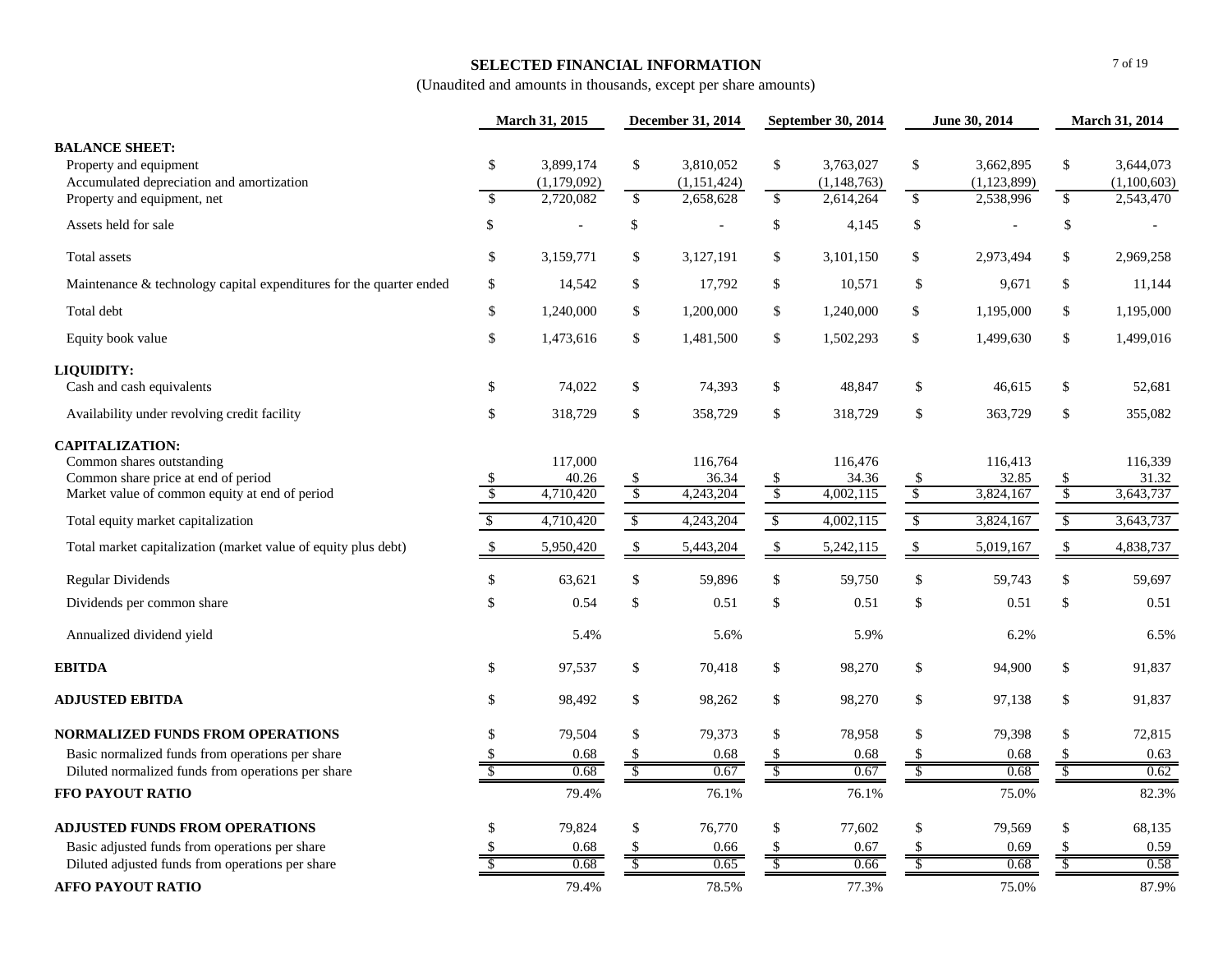## **SELECTED FINANCIAL INFORMATION**

(Unaudited and amounts in thousands, except per share amounts)

|                                                                  | For the Three Months Ended March 31, | For the Twelve<br><b>Months Ended</b><br>December 31,<br>2014 |               |           |            |            |
|------------------------------------------------------------------|--------------------------------------|---------------------------------------------------------------|---------------|-----------|------------|------------|
| Number of days per period                                        |                                      | 90                                                            |               | 90        |            | 365        |
| <b>ALL FACILITIES:</b>                                           |                                      |                                                               |               |           |            |            |
| Average available beds                                           |                                      | 78,535                                                        |               | 85,001    |            | 82,942     |
| Average compensated occupancy                                    |                                      | 84.1%                                                         |               | 84.3%     |            | 83.8%      |
| Total compensated man-days                                       |                                      | 5,942,640                                                     |               | 6,452,788 |            | 25,380,787 |
| Revenue per compensated man-day                                  | \$                                   | 70.16                                                         | \$            | 61.82     | \$         | 63.54      |
| Operating expenses per compensated man-day: (1)<br>Fixed expense |                                      | 35.67                                                         |               | 33.07     |            | 33.06      |
| Variable expense                                                 |                                      | 13.52                                                         |               | 11.03     |            | 11.60      |
| Total                                                            |                                      | 49.19                                                         |               | 44.10     |            | 44.66      |
| Operating income per compensated man-day                         |                                      | 20.97                                                         | \$            | 17.72     | \$         | 18.88      |
| Operating margin                                                 |                                      | 29.9%                                                         |               | 28.7%     |            | 29.7%      |
| DEPRECIATION AND AMORTIZATION:                                   |                                      |                                                               |               |           |            |            |
| Depreciation expense on real estate                              |                                      | 21,272                                                        |               | 21,077    |            | 85,560     |
| Other depreciation expense                                       |                                      | 7,424                                                         |               | 7,318     |            | 28,409     |
| Amortization of intangibles                                      |                                      | (11)                                                          |               | (11)      |            | (44)       |
| Depreciation and amortization                                    | $\sqrt{3}$                           | 28,685                                                        | $\mathcal{S}$ | 28,384    | $\sqrt{3}$ | 113,925    |
| <b>NET OPERATING INCOME:</b>                                     |                                      |                                                               |               |           |            |            |
| Revenue                                                          |                                      |                                                               |               |           |            |            |
| Owned & controlled properties                                    | \$                                   | 372,122                                                       | \$            | 339,169   | \$         | 1,409,597  |
| Managed only and other                                           |                                      | 53,878                                                        |               | 65,053    |            | 237,270    |
| Total revenues                                                   |                                      | 426,000                                                       |               | 404,222   |            | 1,646,867  |
| <b>Operating Expenses</b>                                        |                                      |                                                               |               |           |            |            |
| Owned & controlled properties                                    |                                      | 248,706                                                       |               | 225,219   |            | 933,217    |
| Managed only and other                                           |                                      | 51,956                                                        |               | 62,161    |            | 222,918    |
| Total operating expenses                                         |                                      | 300,662                                                       |               | 287,380   |            | 1,156,135  |
| Facility Net Operating Income                                    |                                      |                                                               |               |           |            |            |
| Owned & controlled properties                                    |                                      | 123,416                                                       |               | 113,950   |            | 476,380    |
| Managed only and other                                           |                                      | 1,922                                                         |               | 2,892     |            | 14,352     |
| Total net operating income                                       | \$                                   | 125,338                                                       | \$            | 116,842   | \$         | 490,732    |

(1) The calculations of expenses per man-day for the first and second quarters of 2014 exclude expenses incurred for the Diamondback facility because of the distorted impact they have on the statistics. The expenses were incurred in connection with the activation of the facility in anticipation of a new contract. In April 2014, the decision was made to once again idle the facility in the absence of a definitive customer contract. The deactivation was completed near the end of the second quarter of 2014.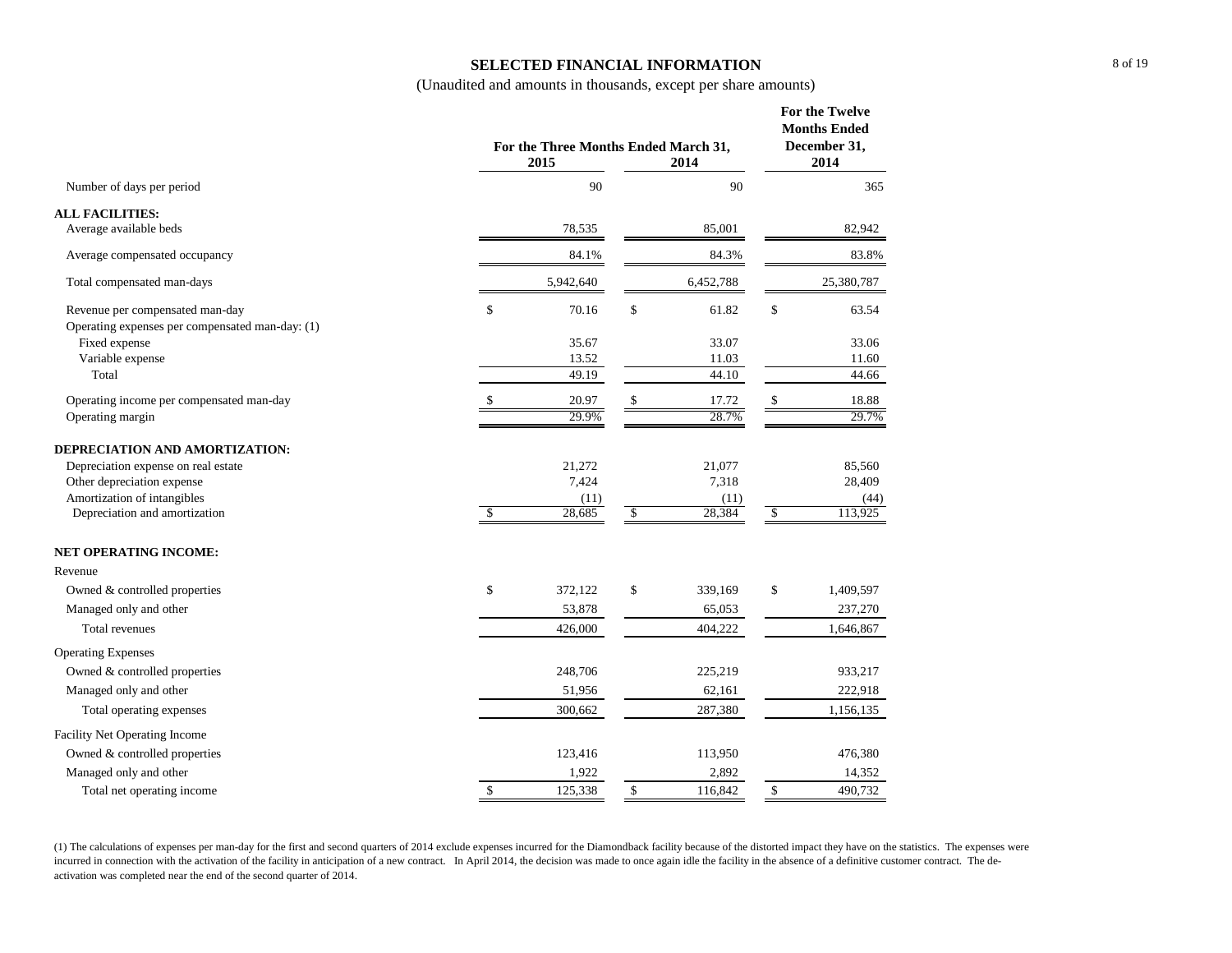## **SEGREGATED DATA**

(Unaudited and amounts in thousands, except per share amounts)

|                                                 |              | For the Three Months Ended March 31,<br>2015<br>2014 |    |           |    |            |  |
|-------------------------------------------------|--------------|------------------------------------------------------|----|-----------|----|------------|--|
| <b>OWNED AND MANAGED FACILITIES:</b>            |              |                                                      |    |           |    |            |  |
| Corrections revenue                             | \$           | 363,964                                              | \$ | 334,912   | \$ | 1,379,986  |  |
| Operating expenses:                             |              |                                                      |    |           |    |            |  |
| Fixed expense                                   |              | 177,571                                              |    | 172,639   |    | 692,317    |  |
| Variable expense                                |              | 66,729                                               |    | 55,009    |    | 236,540    |  |
| Total                                           |              | 244,300                                              |    | 227,648   |    | 928,857    |  |
| Facility net operating income                   | \$           | 119,664                                              | \$ | 107,264   | \$ | 451,129    |  |
| Average available beds                          |              | 63,099                                               |    | 66,222    |    | 66,179     |  |
| Average compensated occupancy                   |              | 81.8%                                                |    | 81.3%     |    | 81.0%      |  |
| Total compensated man-days                      |              | 4,644,992                                            |    | 4,847,951 |    | 19,561,238 |  |
| Revenue per compensated man-day                 | \$           | 78.36                                                | \$ | 69.08     | \$ | 70.55      |  |
| Operating expenses per compensated man-day: (1) |              |                                                      |    |           |    |            |  |
| Fixed                                           |              | 38.23                                                |    | 35.31     |    | 35.25      |  |
| Variable                                        |              | 14.37                                                |    | 11.33     |    | 12.09      |  |
| Total                                           |              | 52.60                                                |    | 46.64     |    | 47.34      |  |
| Operating income per compensated man-day        |              | 25.76                                                | \$ | 22.44     | \$ | 23.21      |  |
| Operating margin                                |              | 32.9%                                                |    | 32.5%     |    | 32.9%      |  |
| <b>MANAGED ONLY FACILITIES:</b>                 |              |                                                      |    |           |    |            |  |
| Corrections revenue                             | \$           | 52,944                                               | \$ | 64,003    | \$ | 232,685    |  |
| Operating expenses:                             |              |                                                      |    |           |    |            |  |
| Fixed expense                                   |              | 34,398                                               |    | 42,215    |    | 149,422    |  |
| Variable expense                                |              | 13,611                                               |    | 16,230    |    | 57,933     |  |
| Total                                           |              | 48,009                                               |    | 58,445    |    | 207,355    |  |
| Facility net operating income                   | $\mathbb{S}$ | 4,935                                                | \$ | 5,558     | \$ | 25,330     |  |
| Average available beds                          |              | 15,436                                               |    | 18,779    |    | 16,763     |  |
| Average compensated occupancy                   |              | 93.4%                                                |    | 95.0%     |    | 95.1%      |  |
| Total compensated man-days                      |              | 1,297,648                                            |    | 1,604,837 |    | 5,819,549  |  |
| Revenue per compensated man-day                 | \$           | 40.80                                                | \$ | 39.88     | \$ | 39.98      |  |
| Operating expenses per compensated man-day:     |              |                                                      |    |           |    |            |  |
| Fixed expense                                   |              | 26.51                                                |    | 26.30     |    | 25.68      |  |
| Variable expense                                |              | 10.49                                                |    | 10.11     |    | 9.95       |  |
| Total                                           |              | 37.00                                                |    | 36.41     |    | 35.63      |  |
| Operating income per compensated man-day        | \$           | 3.80                                                 | \$ | 3.47      | \$ | 4.35       |  |
| Operating margin                                |              | 9.3%                                                 |    | 8.7%      |    | 10.9%      |  |

(1) The calculations of expenses per man-day for the first and second quarters of 2014 exclude expenses incurred for the Diamondback facility because of the distorted impact they have on the statistics. The expenses were incurred in connection with the activation of the facility in anticipation of a new contract. In April 2014, the decision was made to once again idle the facility in the absence of a definitive customer contract. The de-activation was completed near the end of the second quarter of 2014.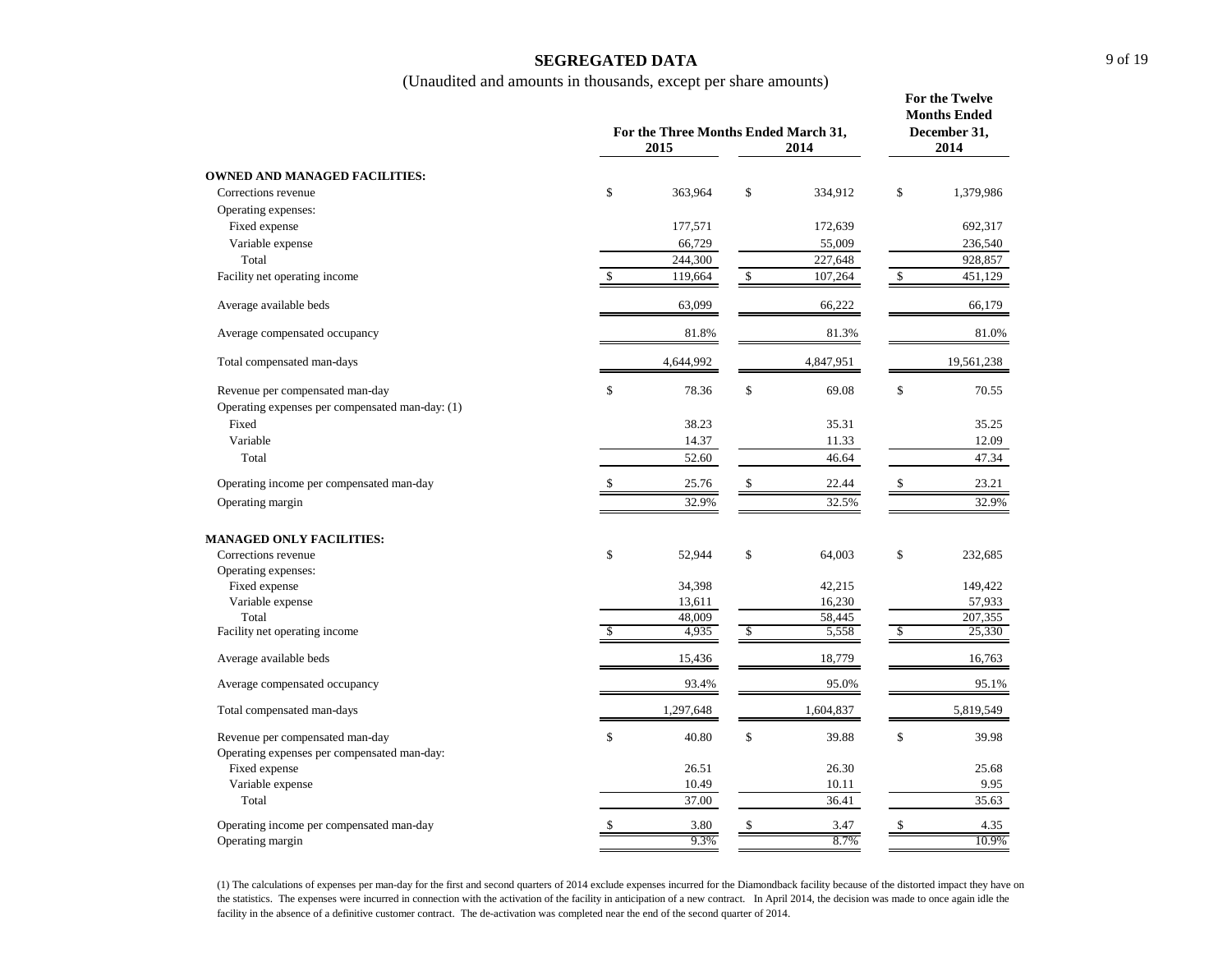## **ANALYSIS OF OUTSTANDING DEBT**

(Unaudited and amounts in thousands)

|                                  | Outstanding<br><b>Balance</b><br>12/31/2014 |     | Outstanding<br><b>Balance</b><br>3/31/2015 | <b>Stated</b><br><b>Interest</b><br>Rate | <b>Effective</b><br><b>Interest</b><br>Rate |    | <b>Maturity</b><br>Date |    | Callable/<br>Redeemable                                                                                                                                                                                                              |
|----------------------------------|---------------------------------------------|-----|--------------------------------------------|------------------------------------------|---------------------------------------------|----|-------------------------|----|--------------------------------------------------------------------------------------------------------------------------------------------------------------------------------------------------------------------------------------|
| <b>Fixed Rate:</b>               |                                             |     |                                            |                                          |                                             |    |                         |    |                                                                                                                                                                                                                                      |
| \$350 Million Senior Notes       | \$<br>350,000                               | \$. | 350,000                                    | 4.625%                                   | 4.80%                                       |    | May 2023                |    | Prior to February 1, 2023, redeemable at a "make-whole"<br>redemption price, plus accrued and unpaid interest; thereafter<br>the notes are redeemable at 100% of the aggregate principal<br>amount plus accrued and unpaid interest. |
| \$325 Million Senior Notes       | 325,000                                     |     | 325,000                                    | 4.125%                                   | 4.38%                                       |    | April 2020              |    | Prior to January 1, 2020, redeemable at a "make-whole"<br>redemption price, plus accrued and unpaid interest; thereafter<br>the notes are redeemable at 100% of the aggregate principal<br>amount plus accrued and unpaid interest.  |
| <b>Total Fixed Rate Debt</b>     | 675,000                                     |     | 675,000                                    |                                          |                                             |    |                         |    |                                                                                                                                                                                                                                      |
| <b>Floating Rate:</b>            |                                             |     |                                            |                                          |                                             |    |                         |    |                                                                                                                                                                                                                                      |
| <b>Revolving Credit Facility</b> | 525,000                                     |     | 565,000                                    | 2.19%                                    | 2.47%                                       | 2) | December 2017           |    |                                                                                                                                                                                                                                      |
| <b>Grand Total Debt</b>          | 1,200,000                                   |     | 1,240,000                                  | 3.39%                                    | 3.64%                                       |    | 4.85                    | 3) |                                                                                                                                                                                                                                      |

<sup>1)</sup> Includes amortization of debt issuance costs.

<sup>3)</sup> Represents the weighted average debt maturity in years. <sup>2)</sup> During March 2013, the Company amended and extended the revolving credit facility to an aggregate capacity of \$900.0 million with a maturity of December 2017. The Company also has \$16.3 million of letters of credit outstanding under a sub-facility reducing the available capacity under the revolving credit facility to \$318.7 million as of March 31, 2015. The Revolving Credit facility currently bears interest at LIBOR plus a margin of

#### *Debt Maturity Schedule at March 31, 2015:*

| <b>Year</b>       | <b>Total Debt</b><br><b>Maturing</b> | % of Debt<br><b>Maturing</b> | % of Debt<br><b>Maturing</b> |  |
|-------------------|--------------------------------------|------------------------------|------------------------------|--|
| 2015              | \$<br>۰                              | $0.00\%$                     | $0.00\%$                     |  |
| 2016              |                                      | $0.00\%$                     | 0.00%                        |  |
| 2017              | 565,000                              | 45.56%                       | 45.56%                       |  |
| 2018              |                                      | $0.00\%$                     | 45.56%                       |  |
| 2019              |                                      | $0.00\%$                     | 45.56%                       |  |
| <b>Thereafter</b> | 675,000                              | 54.44%                       | 100.00%                      |  |
|                   | 1,240,000                            | 100.00%                      |                              |  |

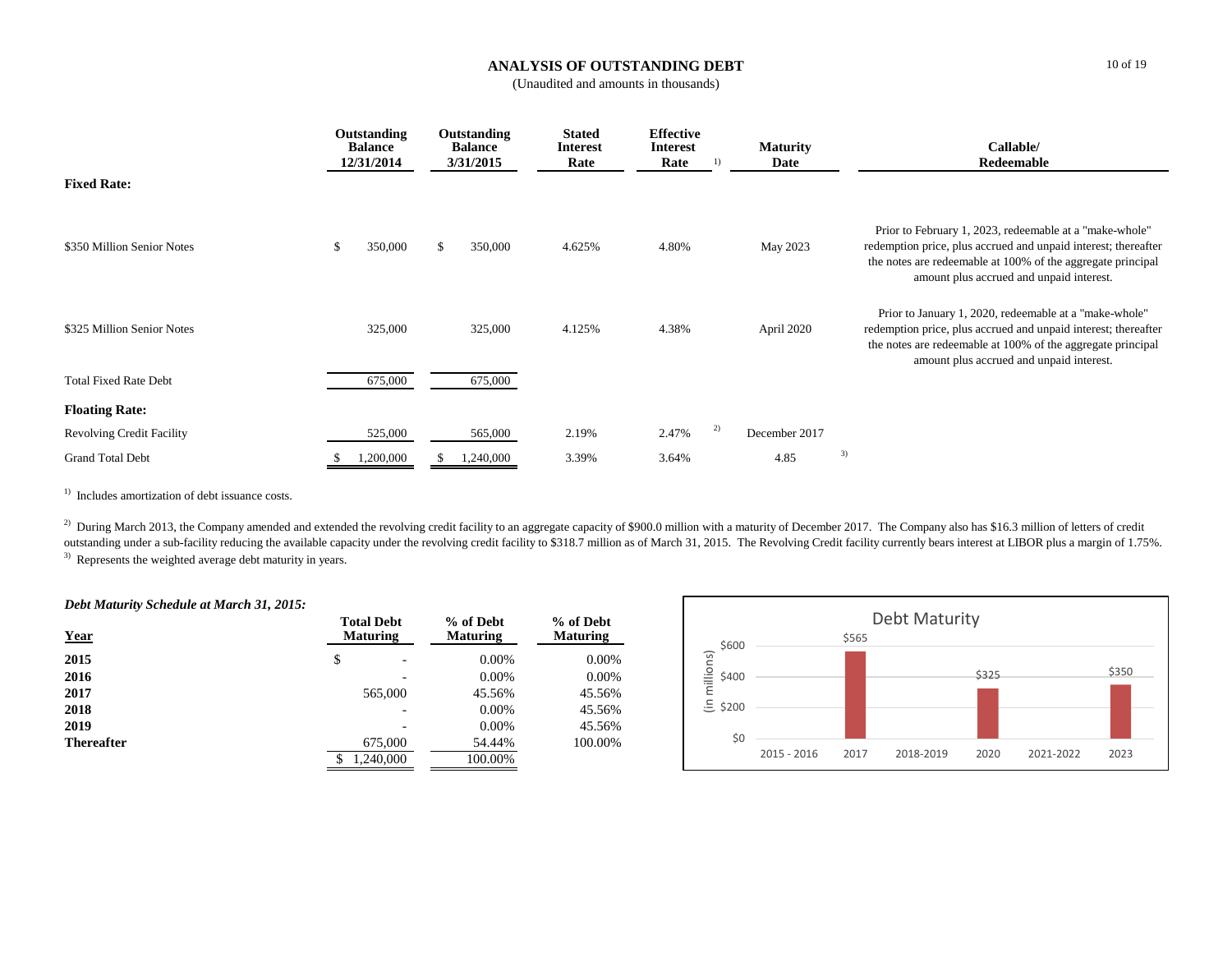## **SELECTED OPERATING RATIOS**

(Unaudited and amounts in thousands, except per share amounts)

|                                                                                                                           | <b>For the Three Months Ended</b><br>March 31, |                   | For the Twelve<br><b>Months Ended</b><br>December 31, |               |                   |
|---------------------------------------------------------------------------------------------------------------------------|------------------------------------------------|-------------------|-------------------------------------------------------|---------------|-------------------|
|                                                                                                                           |                                                | 2015              | 2014                                                  |               | 2014              |
| <b>COVERAGE RATIOS:</b>                                                                                                   |                                                |                   |                                                       |               |                   |
| Interest coverage ratio (Adjusted EBITDA/Interest incurred) (x)                                                           |                                                | 9.2x              | 8.9x                                                  |               | 9.1x              |
| Fixed charge coverage ratio (Adjusted EBITDA/(Interest incurred + Scheduled prin pmts)) (x)                               |                                                | 9.2x              | 8.9x                                                  |               | 9.1x              |
| Senior debt coverage ratio (Senior debt/Annualized Adjusted EBITDA) (x)                                                   |                                                | 3.1x              | 3.3x                                                  |               | 3.1x              |
| Total debt coverage ratio (Total debt/Annualized Adjusted EBITDA) (x)                                                     |                                                | 3.1x              | 3.3x                                                  |               | 3.1x              |
| Accounts receivable turnover (Annualized revenues/Accounts receivable) (x)                                                |                                                | 7.5x              | 6.8x                                                  |               | 6.6x              |
| <b>DEBT/EQUITY RATIOS:</b>                                                                                                |                                                |                   |                                                       |               |                   |
| Total debt/Total market capitalization                                                                                    |                                                | 20.8%             | 24.7%                                                 |               | 22.0%             |
| Total debt/Equity market capitalization                                                                                   |                                                | 26.3%             | 32.8%                                                 |               | 28.3%             |
| Total debt/Book equity capitalization                                                                                     |                                                | 84.1%             | 79.7%                                                 |               | 81.0%             |
| Total debt/Gross book value of real estate assets                                                                         |                                                | 31.8%             | 32.7%                                                 |               | 31.5%             |
| RETURN ON INVESTMENT RATIOS:                                                                                              |                                                |                   |                                                       |               |                   |
| Annualized return on operating real estate investments                                                                    |                                                |                   |                                                       |               |                   |
| (Annualized Adjusted EBITDA/Average operating real estate investments (undepreciated book value)*)                        |                                                | 10.2%             | 10.1%                                                 |               | 10.4%             |
| Annualized return on total assets                                                                                         |                                                |                   |                                                       |               |                   |
| (Annualized Adjusted EBITDA/Average total assets (undepreciated book value)*)                                             |                                                | 9.1%              | 9.0%                                                  |               | 9.2%              |
| <b>OVERHEAD RATIOS:</b>                                                                                                   |                                                |                   |                                                       |               |                   |
| Annualized general & administrative expenses (excl. non-recurring costs)/Average total assets (undepreciated book value)* |                                                | 2.5%              | 2.5%                                                  |               | 2.5%              |
| General & administrative expenses (excluding non-recurring costs)/Total revenues                                          |                                                | 6.3%              | 6.3%                                                  |               | 6.5%              |
| <b>INTEREST EXPENSE, NET:</b>                                                                                             |                                                |                   |                                                       |               |                   |
| Interest income                                                                                                           | \$                                             | (134)             | \$<br>(287)                                           | \$            | (3,614)           |
| Interest incurred                                                                                                         |                                                | 10,744            | 10,299                                                |               | 42,572            |
| Amortization of debt costs and other non-cash interest                                                                    |                                                | 776               | 771                                                   |               | 3,102             |
| Capitalized interest                                                                                                      |                                                | (1,196)<br>10,190 | (435)<br>10,348                                       |               | (2,525)<br>39,535 |
| Interest expense, net                                                                                                     | $\mathbb{S}$                                   |                   | \$                                                    | \$            |                   |
| <b>EBITDA CALCULATION:</b>                                                                                                |                                                |                   |                                                       |               |                   |
| Net income                                                                                                                | $\mathbb{S}$                                   | 57,277            | \$<br>51,738                                          | $\mathcal{L}$ | 195,022           |
| Interest expense, net                                                                                                     |                                                | 10,190            | 10,348                                                |               | 39,535            |
| Depreciation and amortization                                                                                             |                                                | 28,685            | 28,384                                                |               | 113,925           |
| Income tax expense                                                                                                        |                                                | 1,385             | 1,367                                                 |               | 6,943             |
| <b>EBITDA</b>                                                                                                             |                                                | 97,537            | 91,837                                                |               | 355,425           |
| Asset impairments                                                                                                         |                                                | 955               |                                                       |               | 30,082            |
| <b>ADJUSTED EBITDA</b>                                                                                                    | <sup>\$</sup>                                  | 98,492            | \$<br>91,837                                          | $\mathcal{L}$ | 385,507           |
|                                                                                                                           |                                                |                   |                                                       |               |                   |

*\*Calculated as a simple average (beginning of period plus end of period divided by 2)*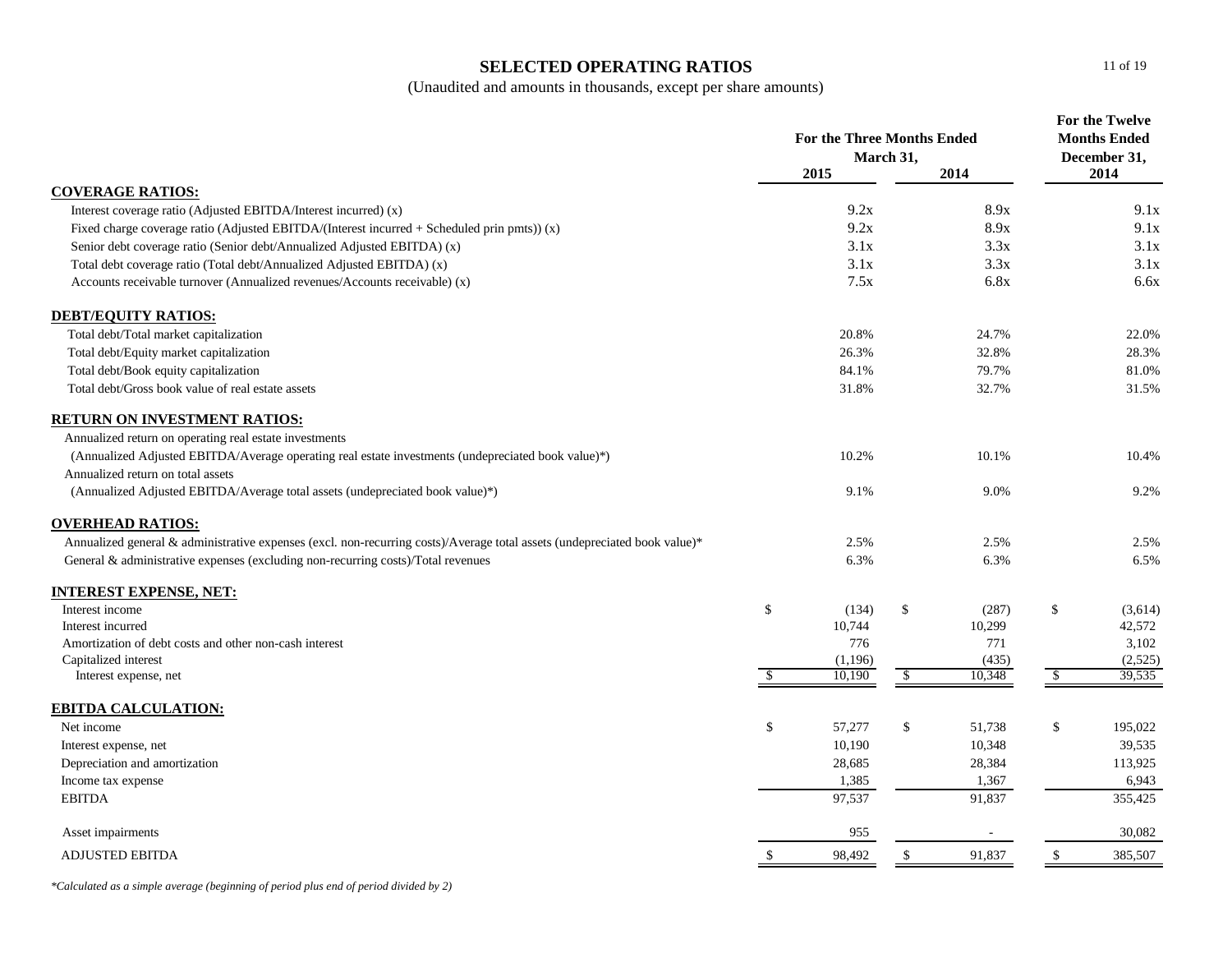#### **PARTNER INFORMATION** (Unaudited)

| <b>CONTRACT RETENTION</b>     |       |        |                |       |                |                 |              |  |
|-------------------------------|-------|--------|----------------|-------|----------------|-----------------|--------------|--|
|                               | 2010  | 2011   | 2012           | 2013  | 2014           | <b>YTD 2015</b> | <b>TOTAL</b> |  |
| <b>OWNED AND MANAGED:</b>     |       |        |                |       |                |                 |              |  |
| # of Contracts up for Renewal | 26    | 27     | 22             | 28    | 22             | 3               | 128          |  |
| # of Contracts Retained       | 23    | 27     | 21             | 25    | 22             | $\sim$          | 120          |  |
| <b>Retention Rate</b>         | 88.5% | 100.0% | 95.5%          | 89.3% | 100.0%         | 66.7%           | 93.8%        |  |
| <b>MANAGED ONLY:</b>          |       |        |                |       |                |                 |              |  |
| # of Contracts up for Renewal | 13    | 10     | $\overline{ }$ | 13    | $\overline{7}$ |                 | 51           |  |
| # of Contracts Retained       | 11    | 10     | 6              | 11    | 4              |                 | 43           |  |
| <b>Retention Rate</b>         | 84.6% | 100.0% | 85.7%          | 84.6% | 57.1%          | 100.0%          | 84.3%        |  |
| <b>TOTAL RETENTION RATE</b>   | 87.2% | 100.0% | 93.1%          | 87.8% | 89.7%          | 75.0%           | 91.1%        |  |

**TOP TEN PARTNERS Percentage of Revenue for the Three Months Ended March 31, 2015**



(1) California revenues include rental revenue generated at the California City facility under a lease agreement with the California Department of Corrections and Rehabilitation.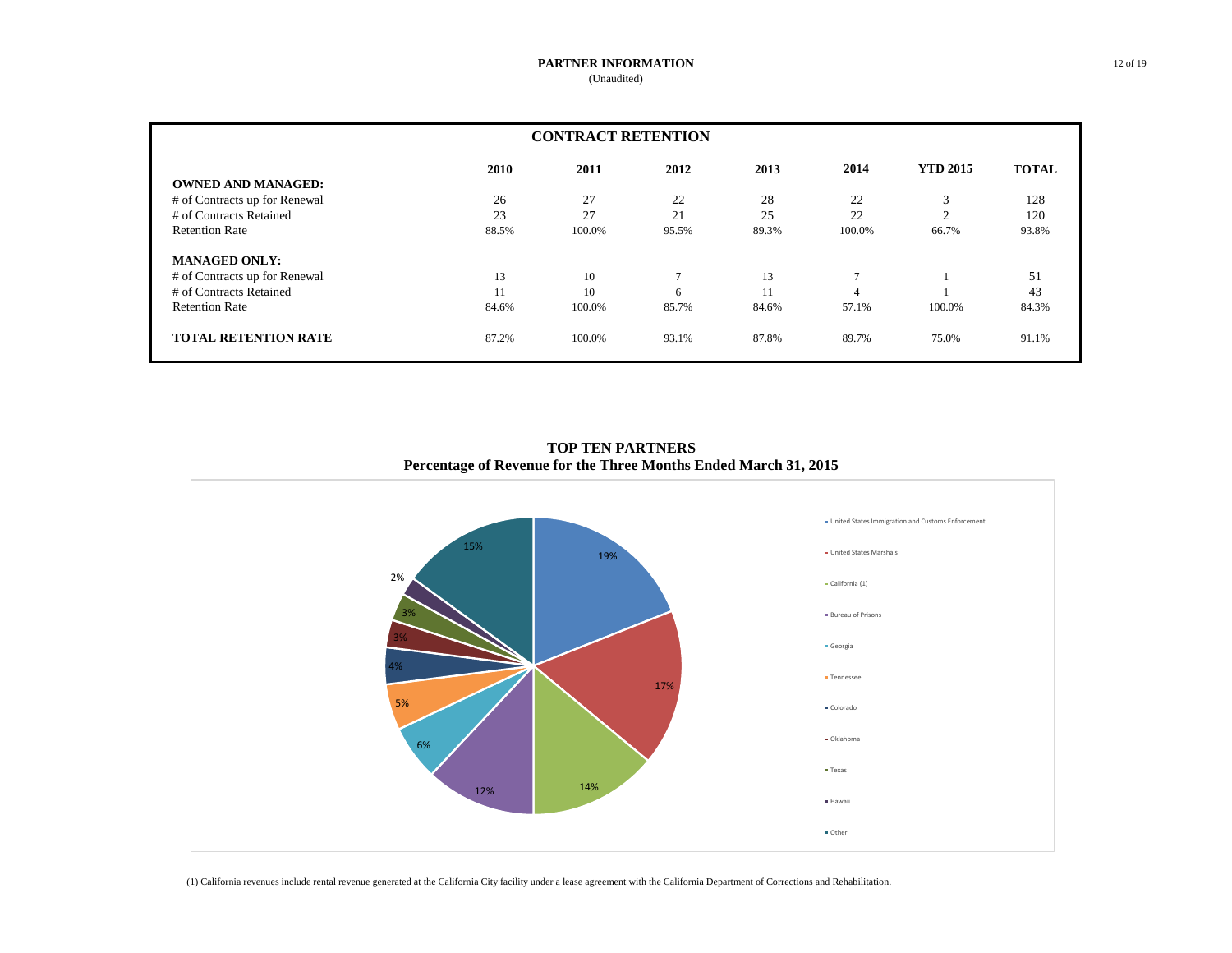#### **FACILITY PORTFOLIO** 13 of 19

| <b>Facility Name</b>                                             | Year<br><b>Constructed/Acquired</b><br>(A) | <b>Primary Customer</b> | Design<br>Capacity $(B)$ | <b>Security Level</b> | <b>Facility Type</b><br>(C) | Term       | Remaining<br><b>Renewal Options</b><br>(D) | Compensated<br>Occupancy % for<br>the Quarter ended<br>3/31/15 |
|------------------------------------------------------------------|--------------------------------------------|-------------------------|--------------------------|-----------------------|-----------------------------|------------|--------------------------------------------|----------------------------------------------------------------|
| <b>Owned and Managed Facilities:</b>                             |                                            |                         |                          |                       |                             |            |                                            |                                                                |
| Central Arizona Detention Center<br>Florence, Arizona            | 1994, 1998                                 | <b>USMS</b>             | 2,304                    | Multi                 | Detention                   | $Sep-18$   | $(2)$ 5 year                               | 139.35%                                                        |
| Eloy Detention Center<br>Eloy, Arizona                           | 1995, 1996                                 | ICE                     | 1,500                    | Medium                | Detention                   | Indefinite |                                            | 87.65%                                                         |
| Florence Correctional Center<br>Florence, Arizona                | 1999, 2004                                 | <b>USMS</b>             | 1,824                    | Multi                 | Detention                   | $Sep-18$   | $(2)$ 5 year                               | 97.60%                                                         |
| La Palma Correctional Center<br>Eloy, Arizona                    | 2008                                       | State of California     | 3,060                    | Medium                | Correctional                | $Jun-16$   | Indefinite                                 | 99.70%                                                         |
| Red Rock Correctional Center (E)<br>Eloy, Arizona                | 2006                                       | State of Arizona        | 1,596                    | Medium                | Correctional                | $Jan-24$   | $(2)$ 5 year                               | 53.56%                                                         |
| Saguaro Correctional Facility<br>Eloy, Arizona                   | 2007                                       | State of Hawaii         | 1,896                    | Medium                | Correctional                | $Jun-15$   | $(1)$ 1 year                               | 72.03%                                                         |
| <b>CAI Boston Avenue</b><br>San Diego, California                | 2013                                       | <b>BOP</b>              | 120                      | Non-secure            | Community<br>Corrections    | May-15     | $(1)$ 1 year                               | 96.20%                                                         |
| CAI Ocean View<br>San Diego, California                          | 2013                                       | County of San Diego     | 483                      | Non-secure            | Community<br>Corrections    | $Jun-15$   | $(2)$ 1 year                               | 70.30%                                                         |
| San Diego Correctional Facility (F)<br>San Diego, California     | 1999, 2000                                 | ICE                     | 1,154                    | Minimum/<br>Medium    | Detention                   | $Jun-17$   | $(2)$ 3 year                               | 84.08%                                                         |
| <b>Bent County Correctional Facility</b><br>Las Animas, Colorado | 1992, 1997, 2008                           | State of Colorado       | 1,420                    | Medium                | Correctional                | $Jun-16$   |                                            | 97.71%                                                         |
| Crowley County Correctional Facility<br>Olney Springs, Colorado  | 2003, 2004                                 | State of Colorado       | 1,794                    | Medium                | Correctional                | $Jun-16$   |                                            | 78.95%                                                         |
| Huerfano County Correctional Center<br>Walsenburg, Colorado      | 1997                                       |                         | 752                      | Medium                | Correctional                |            |                                            | 0.00%                                                          |
| Kit Carson Correctional Center<br>Burlington, Colorado           | 1998, 2008                                 | State of Colorado       | 1,488                    | Medium                | Correctional                | $Jun-16$   |                                            | 43.34%                                                         |
| Coffee Correctional Facility (G)<br>Nicholls, Georgia            | 1998, 1999, 2010                           | State of Georgia        | 2,312                    | Medium                | Correctional                | $Jun-15$   | $(19)$ 1 year                              | 113.08%                                                        |
| Jenkins Correctional Center (G)<br>Millen, Georgia               | 2012                                       | State of Georgia        | 1,124                    | Medium                | Correctional                | $Jun-15$   | $(20)$ 1 year                              | 101.32%                                                        |
| McRae Correctional Facility<br>McRae, Georgia                    | 2000, 2002, 2012                           | <b>BOP</b>              | 1,978                    | Medium                | Correctional                | $Nov-16$   | $(3)$ 2 year                               | 96.75%                                                         |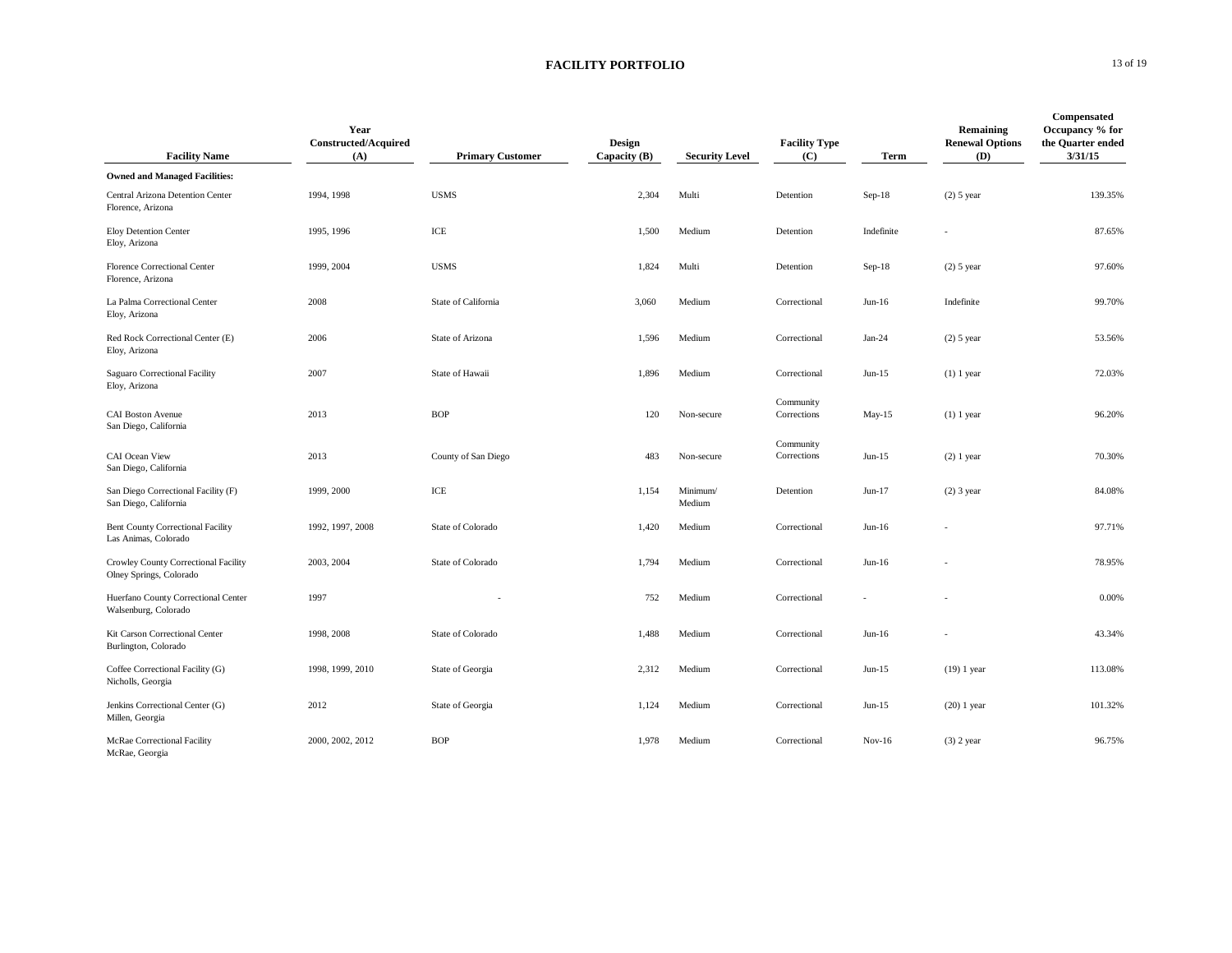#### **FACILITY PORTFOLIO** 14 of 19

| <b>Facility Name</b>                                                   | Year<br>Constructed/Acquired<br>(A) | <b>Primary Customer</b>                 | <b>Design</b><br>Capacity $(B)$ | <b>Security Level</b> | <b>Facility Type</b><br>(C) | Term       | Remaining<br><b>Renewal Options</b><br>(D) | Compensated<br>Occupancy % for<br>the Quarter ended<br>3/31/15 |
|------------------------------------------------------------------------|-------------------------------------|-----------------------------------------|---------------------------------|-----------------------|-----------------------------|------------|--------------------------------------------|----------------------------------------------------------------|
| <b>Stewart Detention Center</b><br>Lumpkin, Georgia                    | 2004                                | $\ensuremath{\textup{\textbf{ICE}}}$    | 1,752                           | Medium                | Detention                   | Indefinite |                                            | 59.90%                                                         |
| Wheeler Correctional Facility (G)<br>Alamo, Georgia                    | 1998, 1999, 2010                    | State of Georgia                        | 2,312                           | Medium                | Correctional                | $Jun-15$   | $(19)$ 1 year                              | 114.74%                                                        |
| Leavenworth Detention Center<br>Leavenworth, Kansas                    | 1992, 2000, 2004,<br>2008           | <b>USMS</b>                             | 1,033                           | Maximum               | Detention                   | $Dec-16$   | $(2)$ 5 year                               | 91.70%                                                         |
| Lee Adjustment Center<br>Beattyville, Kentucky                         | 1998                                | State of Vermont                        | 816                             | Minimum/<br>Medium    | Correctional                | $Jun-15$   |                                            | 41.53%                                                         |
| Marion Adjustment Center<br>St. Mary, Kentucky                         | 1998                                |                                         | 826                             | Minimum/<br>Medium    | Correctional                |            |                                            | 0.00%                                                          |
| Otter Creek Correctional Center (H)<br>Wheelwright, Kentucky           | 1998                                |                                         | 656                             | Minimum/<br>Medium    | Correctional                |            |                                            | 0.00%                                                          |
| Prairie Correctional Facility<br>Appleton, Minnesota                   | 1991                                |                                         | 1,600                           | Medium                | Correctional                |            |                                            | 0.00%                                                          |
| <b>Adams County Correctional Center</b><br>Adams County, Mississippi   | 2008                                | <b>BOP</b>                              | 2,232                           | Medium                | Correctional                | $Jul-15$   | $(2)$ 2 year                               | 98.12%                                                         |
| Tallahatchie County Correctional Facility (I)<br>Tutwiler, Mississippi | 2000, 2007, 2008                    | State of California                     | 2,672                           | Medium                | Correctional                | $Jun-16$   | Indefinite                                 | 100.12%                                                        |
| Crossroads Correctional Center (J)<br>Shelby, Montana                  | 1999                                | State of Montana                        | 664                             | Multi                 | Correctional                | $Jun-15$   | $(2)$ 2 year                               | 101.96%                                                        |
| Nevada Southern Detention Center<br>Pahrump, Nevada                    | 2010                                | Office of the Federal Detention Trustee | 1,072                           | Medium                | Detention                   | $Sep-15$   | $(3)$ 5 year                               | 72.58%                                                         |
| Elizabeth Detention Center<br>Elizabeth, New Jersey                    | 1963                                | $\ensuremath{\textup{\textbf{ICE}}}$    | 300                             | Minimum               | Detention                   | $Sep-15$   | $(6)$ 1 year                               | 95.00%                                                         |
| Cibola County Corrections Center<br>Milan, New Mexico                  | 1994, 1999                          | <b>BOP</b>                              | 1,129                           | Medium                | Correctional                | $Sep-16$   | $(2)$ 2 year                               | 96.52%                                                         |
| New Mexico Women's Correctional Facility<br>Grants, New Mexico         | 1989, 2000                          | <b>State of New Mexico</b>              | 596                             | Multi                 | Correctional                | $Jun-15$   | $(1)$ 1 year                               | 121.45%                                                        |
| <b>Torrance County Detention Facility</b><br>Estancia, New Mexico      | 1990, 1997                          | <b>USMS</b>                             | 910                             | Multi                 | Detention                   | Indefinite |                                            | 50.53%                                                         |
| Lake Erie Correctional Institution (K)<br>Conneaut. Ohio               | 2011                                | State of Ohio                           | 1,798                           | Medium                | Correctional                | $Jun-32$   | Indefinite                                 | 97.95%                                                         |
| Northeast Ohio Correctional Center<br>Youngstown, Ohio                 | 1997                                | BOP(L)                                  | 2,016                           | Medium                | Correctional                | May-15     |                                            | 91.58%                                                         |
| Cimarron Correctional Facility (M)<br>Cushing, Oklahoma                | 1997, 2008                          | State of Oklahoma                       | 1,692                           | Medium                | Correctional                | $Jun-15$   | $(4)$ 1 year                               | 97.24%                                                         |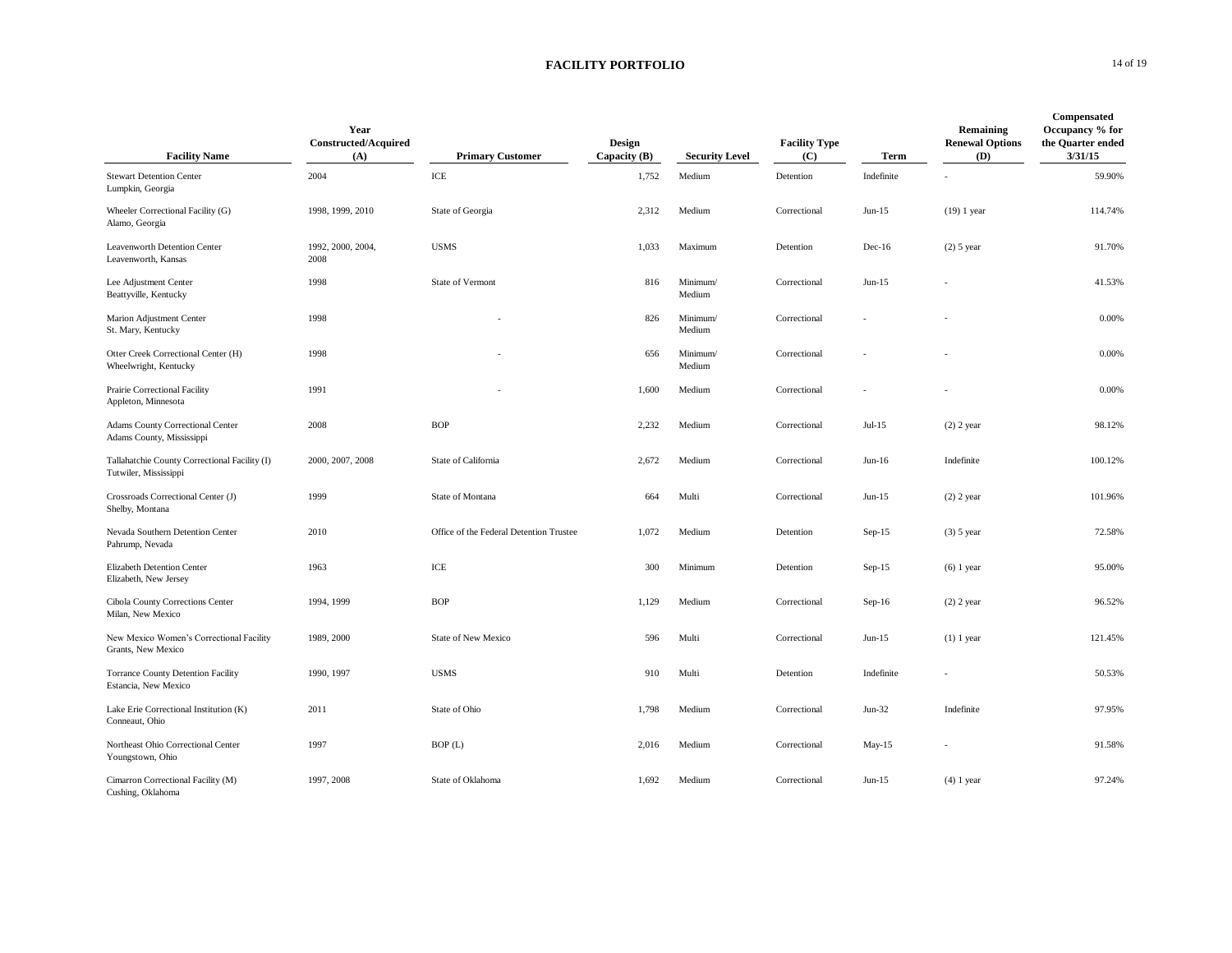### **FACILITY PORTFOLIO** 15 of 19

| <b>Facility Name</b>                                                                     | Year<br><b>Constructed/Acquired</b><br>(A) | <b>Primary Customer</b> | <b>Design</b><br>Capacity $(B)$ | <b>Security Level</b> | <b>Facility Type</b><br>(C) | Term      | Remaining<br><b>Renewal Options</b><br>(D) | Compensated<br>Occupancy % for<br>the Quarter ended<br>3/31/15 |
|------------------------------------------------------------------------------------------|--------------------------------------------|-------------------------|---------------------------------|-----------------------|-----------------------------|-----------|--------------------------------------------|----------------------------------------------------------------|
| Davis Correctional Facility (M)<br>Holdenville, Oklahoma                                 | 1996, 2008                                 | State of Oklahoma       | 1,670                           | Medium                | Correctional                | $Jun-15$  | $(4)$ 1 year                               | 99.68%                                                         |
| Diamondback Correctional Facility<br>Watonga, Oklahoma                                   | 1998, 2000                                 |                         | 2,160                           | Medium                | Correctional                |           |                                            | 0.00%                                                          |
| North Fork Correctional Facility<br>Sayre, Oklahoma                                      | 1998, 2007                                 | State of California     | 2,400                           | Medium                | Correctional                | $Jun-16$  | Indefinite                                 | 105.40%                                                        |
| West Tennessee Detention Facility<br>Mason, Tennessee                                    | 1990, 1996                                 | <b>USMS</b>             | 600                             | Multi                 | Detention                   | $Sep-15$  | $(7)$ 2 year                               | 48.58%                                                         |
| Shelby Training Center<br>Memphis, Tennessee                                             | 1986, 1995                                 |                         | 200                             | Secure                |                             |           |                                            | 0.00%                                                          |
| Whiteville Correctional Facility (N)<br>Whiteville, Tennessee                            | 1998                                       | State of Tennessee      | 1,536                           | Medium                | Correctional                | $Jun-16$  |                                            | 97.73%                                                         |
| <b>Eden Detention Center</b><br>Eden, Texas                                              | 1995                                       | <b>BOP</b>              | 1,422                           | Medium                | Correctional                | Apr- $17$ |                                            | 93.19%                                                         |
| <b>Houston Processing Center</b><br>Houston, Texas                                       | 1984, 2005                                 | ICE                     | 1,000                           | Medium                | Detention                   | Mar-16    |                                            | 83.83%                                                         |
| <b>Laredo Processing Center</b><br>Laredo, Texas                                         | 1985, 1990                                 | ICE                     | 258                             | Minimum/<br>Medium    | Detention                   | $Jun-18$  |                                            | 94.57%                                                         |
| Webb County Detention Center<br>Laredo, Texas                                            | 1998                                       | <b>USMS</b>             | 480                             | Medium                | Detention                   | $Nov-17$  |                                            | 81.58%                                                         |
| T. Don Hutto Residential Center<br>Taylor, Texas                                         | 1997                                       | ICE                     | 512                             | Medium                | Detention                   | $Jan-20$  | Indefinite                                 | 95.79%                                                         |
| South Texas Family Residential Center (O)<br>Dilley, Texas                               | 2014                                       | ICE                     | 480                             | Non-secure            | Residential                 | Sep-18    |                                            | 100.00%                                                        |
| D.C. Correctional Treatment Facility (P)<br>Washington D.C.                              | 1997                                       | District of Columbia    | 1,500                           | Medium                | Detention                   | $Jan-17$  |                                            | 41.16%                                                         |
| Total design capacity for Owned and Managed Facilities (47 Owned and Managed Facilities) |                                            |                         | 63,099                          |                       |                             |           |                                            | 81.8%                                                          |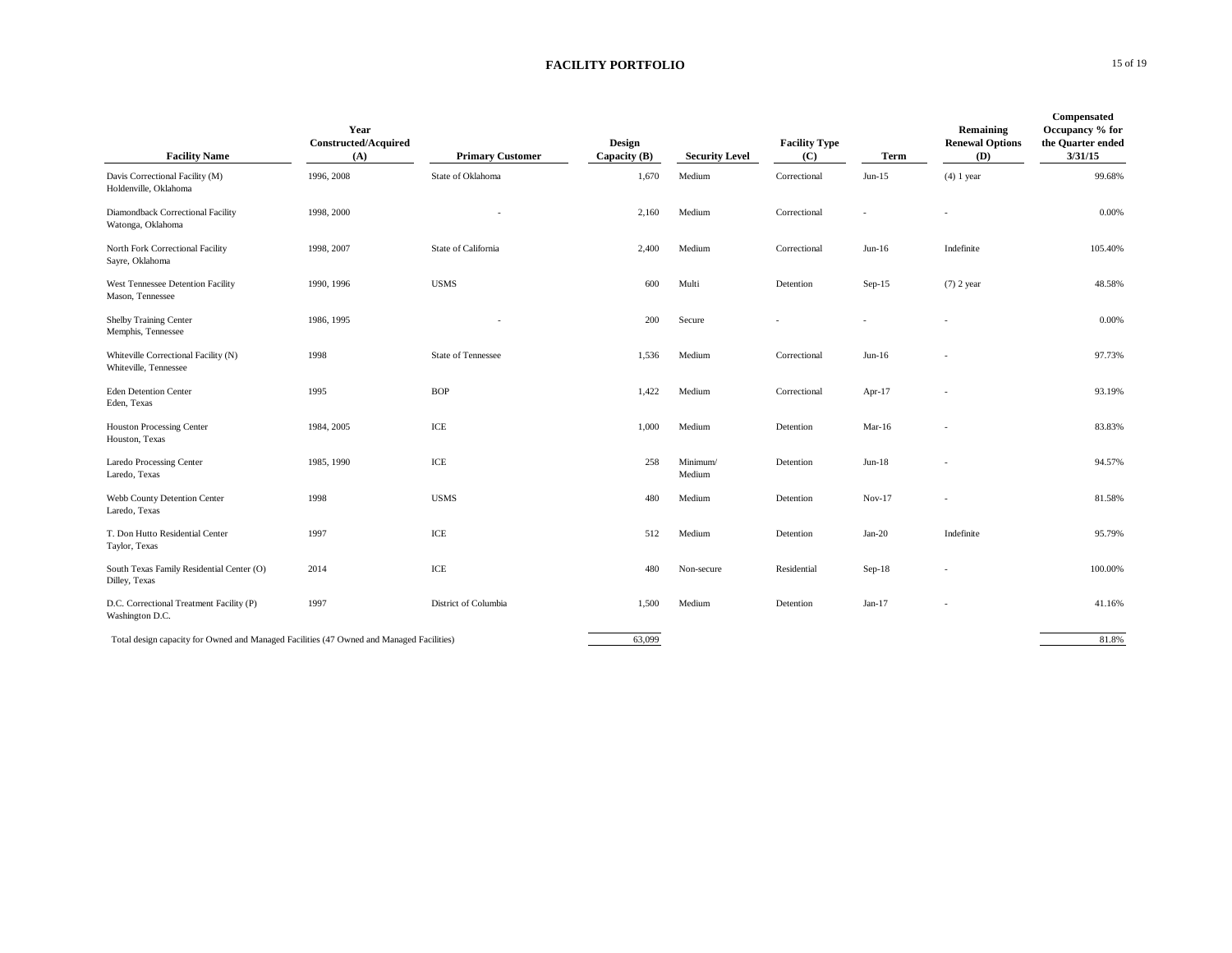### **FACILITY PORTFOLIO** 16 of 19

| <b>Facility Name</b>                                                                             | Year<br><b>Constructed/Acquired</b><br>(A) | <b>Primary Customer</b>   | Design<br>Capacity $(B)$ | <b>Security Level</b> | <b>Facility Type</b><br>(C) | Term      | Remaining<br><b>Renewal Options</b><br>(D) | Compensated<br>Occupancy % for<br>the Quarter ended<br>3/31/15 |
|--------------------------------------------------------------------------------------------------|--------------------------------------------|---------------------------|--------------------------|-----------------------|-----------------------------|-----------|--------------------------------------------|----------------------------------------------------------------|
| <b>Managed Only Facilities:</b>                                                                  |                                            |                           |                          |                       |                             |           |                                            |                                                                |
| Citrus County Detention Facility<br>Lecanto, Florida                                             | 1992, 2007                                 | Citrus County, FL         | 760                      | Multi                 | Detention                   | $Sep-15$  | Indefinite                                 | 77.84%                                                         |
| Lake City Correctional Facility<br>Lake City, Florida                                            | 1997, 2005                                 | State of Florida          | 893                      | Secure                | Correctional                | $Jun-16$  | Indefinite                                 | 98.51%                                                         |
| Marion County Jail<br>Indianapolis, Indiana                                                      | 1997, 2005                                 | Marion County, IN         | 1,030                    | Multi                 | Detention                   | $Dec-17$  | $(1)$ 10 year                              | 99.51%                                                         |
| Winn Correctional Center (Q)<br>Winnfield, Louisiana                                             | 1990, 1992, 1996                           | State of Louisiana        | 1,538                    | Medium/<br>Maximum    | Correctional                |           |                                            | 97.57%                                                         |
| <b>Silverdale Facilities</b><br>Chattanooga, Tennessee                                           | 1985, 1997, 1998,<br>2005, 2008            | Hamilton County, TN       | 1,046                    | Multi                 | Detention                   | Apr- $16$ |                                            | 81.00%                                                         |
| South Central Correctional Center<br>Clifton, Tennessee                                          | 1992, 1994, 1995,<br>2005                  | <b>State of Tennessee</b> | 1,676                    | Medium                | Correctional                | $Jun-16$  | $(1)$ 2 year                               | 97.67%                                                         |
| Metro-Davidson County Detention Facility<br>Nashville, Tennessee                                 | 1992, 1995, 2011                           | Davidson County, TN       | 1,348                    | Multi                 | Detention                   | $Jan-20$  |                                            | 69.88%                                                         |
| Hardeman County Correctional Facility<br>Whiteville, Tennessee                                   | 1997                                       | <b>State of Tennessee</b> | 2,016                    | Medium                | Correctional                | $May-17$  |                                            | 97.70%                                                         |
| <b>Bartlett State Jail</b><br>Bartlett, Texas                                                    | 1995                                       | <b>State of Texas</b>     | 1,049                    | Minimum/<br>Medium    | Correctional                | Aug- $15$ | $(1)$ 2 year                               | 98.65%                                                         |
| Bradshaw State Jail<br>Henderson, Texas                                                          | 1995                                       | <b>State of Texas</b>     | 1,980                    | Minimum/<br>Medium    | Correctional                | Aug- $15$ | $(1)$ 2 year                               | 98.95%                                                         |
| Lindsey State Jail<br>Jacksboro, Texas                                                           | 1995                                       | <b>State of Texas</b>     | 1,031                    | Minimum/<br>Medium    | Correctional                | Aug- $15$ | $(1)$ 2 year                               | 93.42%                                                         |
| Willacy State Jail<br>Raymondville, Texas                                                        | 1995                                       | <b>State of Texas</b>     | 1,069                    | Minimum/<br>Medium    | Correctional                | Aug- $15$ | $(1)$ 2 year                               | 99.95%                                                         |
| Total design capacity for Managed Only Facilities (12 Managed Only Facilities)                   |                                            |                           | 15,436                   |                       |                             |           |                                            | 93.4%                                                          |
| Total design capacity for All Owned and Managed and Managed Only Facilities as of March 31, 2015 |                                            |                           | 78,535                   |                       |                             |           |                                            | 84.1%                                                          |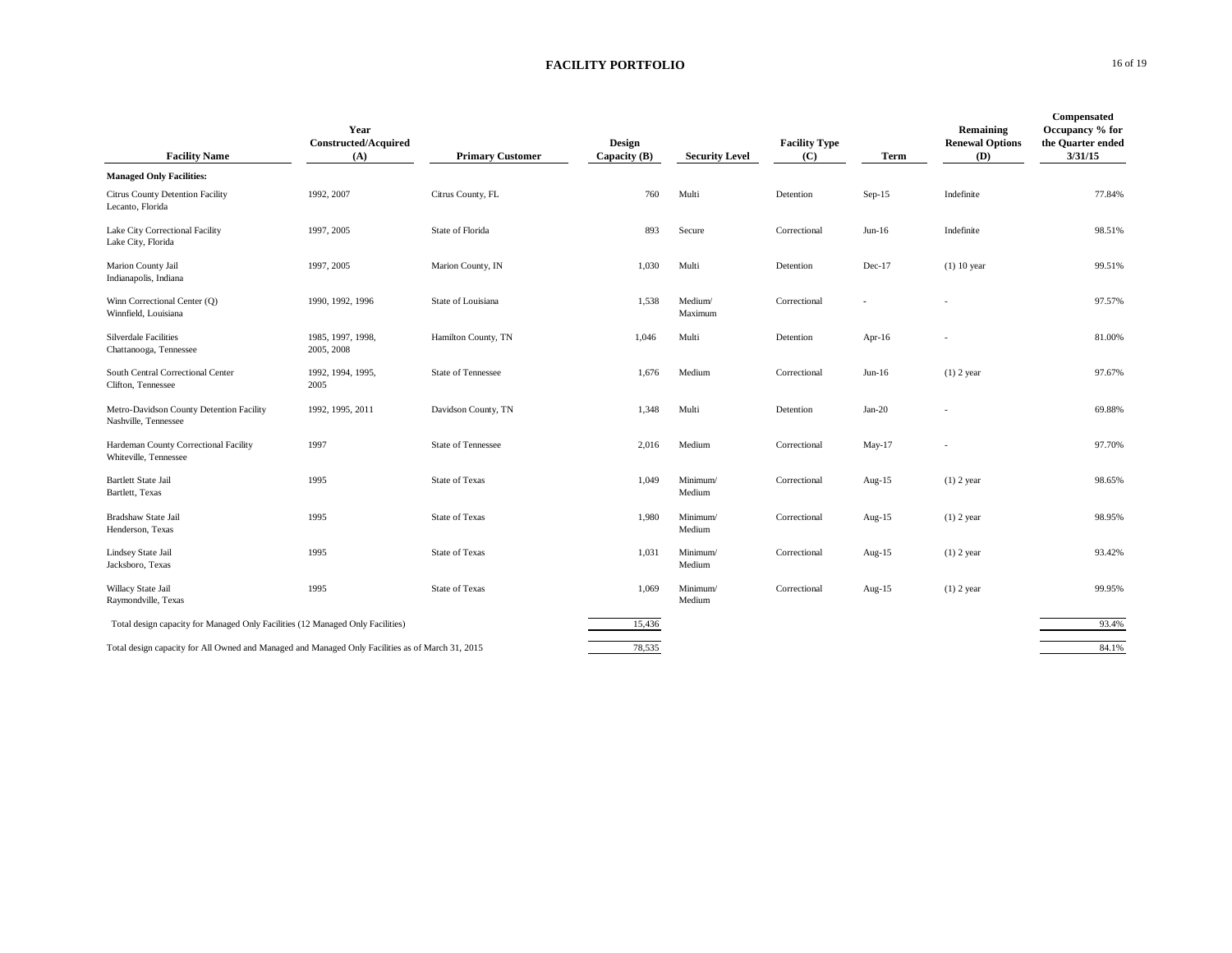#### **FACILITY PORTFOLIO** 17 of 19

| <b>Facility Name</b>                                               | Year<br><b>Constructed/Acquired</b><br>(A) | <b>Primary Customer</b> | Design<br>Capacity $(B)$ | <b>Security Level</b> | <b>Facility Type</b><br>(C) | Term      | Remaining<br><b>Renewal Options</b><br>(D) | Compensated<br>Occupancy % for<br>the Quarter ended<br>3/31/15 |
|--------------------------------------------------------------------|--------------------------------------------|-------------------------|--------------------------|-----------------------|-----------------------------|-----------|--------------------------------------------|----------------------------------------------------------------|
| <b>Leased Facilities:</b>                                          |                                            |                         |                          |                       |                             |           |                                            |                                                                |
| California City Correctional Center<br>California City, California | 1999                                       | <b>CDCR</b>             | 2,560                    | Medium                | Owned/Leased                | $Dec-16$  | Indefinite                                 | 100.00%                                                        |
| Leo Chesney Correctional Center<br>Live Oak, California            | 1989                                       | GEO Group               | 240                      | Minimum               | Owned/Leased                | $Sep-15$  | $\overline{\phantom{a}}$                   | 100.00%                                                        |
| Bridgeport Pre-Parole Transfer Facility<br>Bridgeport, Texas       | 1995                                       | <b>MTC</b>              | 200                      | Medium                | Owned/Leased                | Aug- $15$ | $(1)$ 2 year                               | 100.00%                                                        |
| Total design capacity for Leased Facilities (3 Facilities)         |                                            |                         | 3,000                    |                       |                             |           |                                            | 100.00%                                                        |
| <b>Total Portfolio</b>                                             |                                            |                         | 81,535                   |                       |                             |           |                                            | 84.7%                                                          |
| <b>Less Idle Facilities:</b>                                       |                                            |                         | (6, 194)                 |                       |                             |           |                                            | 0.0%                                                           |
| <b>Total Portfolio, Excluding Idle Facilities</b>                  |                                            |                         | 75,341                   |                       |                             |           |                                            | 91.6%                                                          |

#### **Expansion and Development Projects:**

| <b>Facility Name</b>                                             | <b>Estimated Completion</b> | <b>Potential Customer(s)</b> | Design<br>Capacity (B) | Project<br><b>Description</b>      | <b>Estimated</b><br>Total<br>Investment<br>(in millions) | <b>Spent</b><br>through<br>3/31/15<br>(in<br>millions) |
|------------------------------------------------------------------|-----------------------------|------------------------------|------------------------|------------------------------------|----------------------------------------------------------|--------------------------------------------------------|
| Otay Mesa Detention Center<br>San Diego, California              | Third quarter 2015          | ICE                          | 1,492                  | New owned facility                 | $$153.0 - $157.0$                                        | \$136.1                                                |
| Trousdale Turner Correctional Center<br>Hartsville, Tennessee    | Fourth quarter 2015         | <b>State of Tennessee</b>    | 2,552                  | New owned facility                 | $$140.0 - $145.0$                                        | \$87.4                                                 |
| South Texas Family Residential Center (O)<br>Dilley, Texas       | Second quarter 2015         | ICE                          | 2,400                  | New leased/<br>controlled facility | \$24.0                                                   | \$15.0                                                 |
| Projected Design Capacity for Expansion and Development Projects |                             |                              | 6,444                  |                                    |                                                          |                                                        |

(A) The year constructed/acquired represents the initial date of acquisition or completion of construction of the facility, as well as significant additions to the facility that occurred at a later date. (B) Design capacity measures the number of beds, and accordingly, the number of offenders each facility is designed to accommodate. Facilities housing detainees on a short term basis may exceed the original intended design capacity due to the lower level of services required by detainees in custody for a brief period. From time to time, we may evaluate the design capacity of our facilities based on the customers using the facilities, and the ability to reconfigure space with minimal capital outlays. We believe design capacity is an appropriate measure for evaluating prison operations, because the revenue generated by each facility is based on a per diem or monthly rate per inmate housed at the facility paid by the corresponding contracting governmental entity.

(C) We manage numerous facilities that have more than a single function (i.e., housing both long-term sentenced adult prisoners and pre-trial detainees). The primary functional categories into which facility types are identified was determined by the relative size of prisoner populations in a particular facility on March 31, 2015. If, for example, a 1,000-bed facility housed 900 adult prisoners with sentences in excess of one year and 100 pre-trial detainees, the primary functional category to which it would be assigned would be that of correction facilities and not detention facilities. It should be understood that the primary functional category to which multi-user facilities are assigned may change from time to time.

(D) Remaining renewal options represents the number of renewal options, if applicable, and the remaining term of each option renewal.

(E) Pursuant to the terms of a contract awarded by the state of Arizona in September 2012, the state of Arizona has an option to purchase the Red Rock facility at any time during the term of the contract, including extensi amortization schedule starting with the fair market value and decreasing evenly to zero over the twenty year term.

(F) The facility is subject to a ground lease with the County of San Diego. Upon expiration of the lease in December 2015, ownership of the facility automatically reverts to the County of San Diego. During the second half transfer the offenders at this facility to a new facility we are constructing in Otay Mesa, California.

(G) The facility is subject to a purchase option held by the Georgia Department of Corrections, or GDOC, which grants the GDOC the right to purchase the facility for the lesser of the facility's depreciated book value, as defined, or fair market value at any time during the term of the contract between us and the GDOC.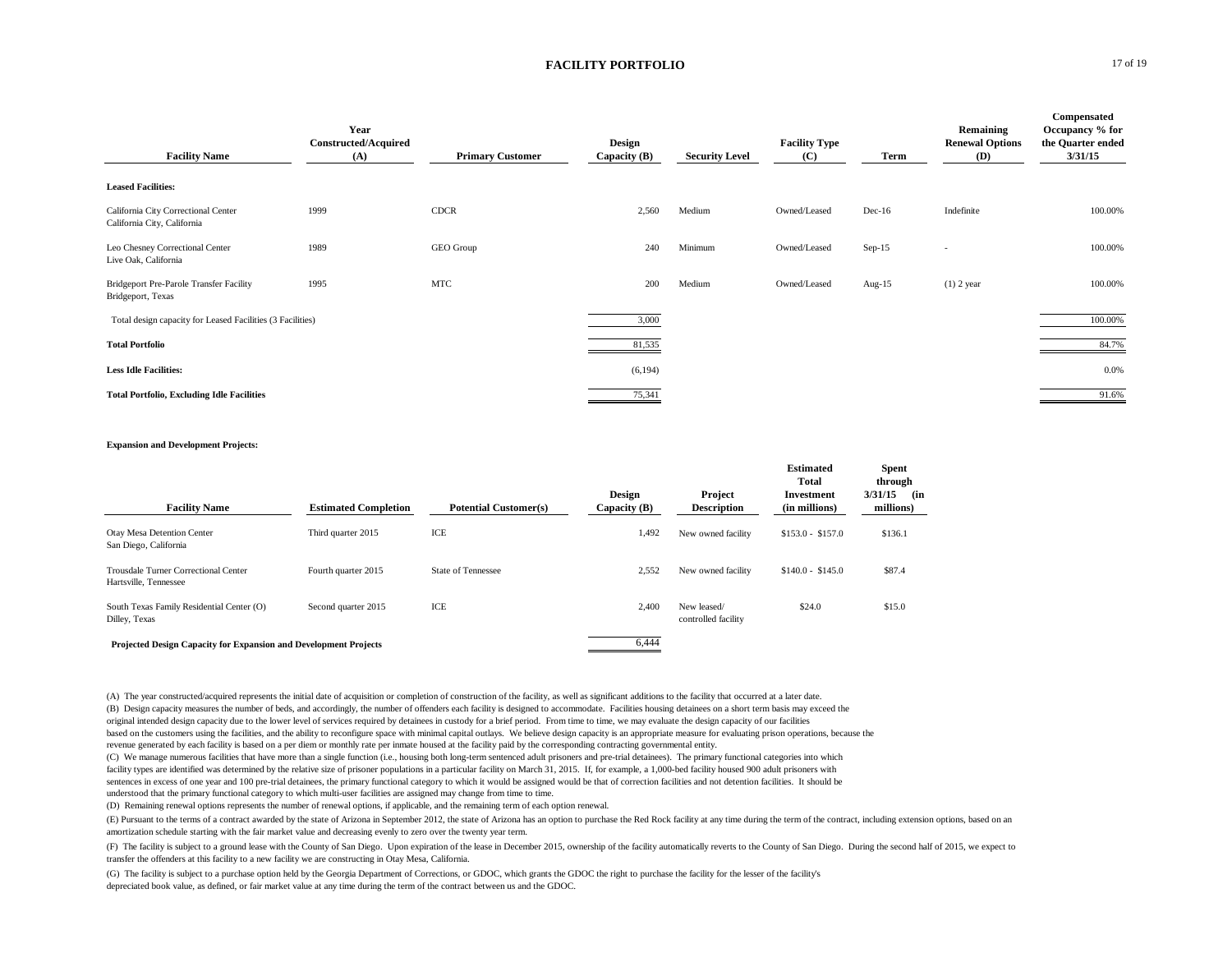#### **FACILITY PORTFOLIO** 18 of 19

|                      |                             |                         |               |                       |                      |      |                        | <b>Compensated</b> |
|----------------------|-----------------------------|-------------------------|---------------|-----------------------|----------------------|------|------------------------|--------------------|
|                      | Year                        |                         |               |                       |                      |      | Remaining              | Occupancy % for    |
|                      | <b>Constructed/Acquired</b> |                         | <b>Design</b> |                       | <b>Facility Type</b> |      | <b>Renewal Options</b> | the Quarter ended  |
| <b>Facility Name</b> |                             | <b>Primary Customer</b> | Capacity (B)  | <b>Security Level</b> | (C)                  | Term | (D)                    | 3/31/15            |

(H) In late January 2012, the governor of Kentucky submitted his proposed budget which included the transfer of the inmates held at our Otter Creek Correctional Center to a facility owned by the Commonwealth of Kentucky by The facility is subject to a deed of conveyance with the city of Wheelwright, KY which includes provisions that would allow assumption of ownership by the city of Wheelwright under the following occurrences: (1) we cease t more than two years, (2) our failure to maintain at least one employee for a period of sixty consecutive days, or (3) a conversion to a maximum security facility based upon classification by the Kentucky Corrections Cabine entered into an agreement with the city of Wheelwright that extends the reversion by up to two years in exchange for \$20,000 per month or until we resume operations, as defined in the agreement.

(I) The facility is subject to a purchase option held by the Tallahatchie County Correctional Authority which grants Tallahatchie County Correctional Authority the right to purchase the facility at

any time during the contract at a price generally equal to the cost of the premises less an allowance for amortization originally over a 20 year period. The amortization period was extended through 2050 in connection with an expansion completed during the fourth quarter of 2007.

(J) The State of Montana has an option to purchase the facility generally at any time during the term of the contract with us at fair market value less the sum of a pre-determined

portion of per-diem payments made to us by the state of Montana.

(K) The state of Ohio has the irrevocable right to repurchase the facility before we may resell the facility to a third party, or if we become insolvent or are unable to meet our obligations under the management contract w price generally equal to the fair market value, as defined in the Real Estate Purchase Agreement.

(L) During December 2014, we were notified by the BOP that it elected not to renew its contract at this facility upon the scheduled expiration in May 2015. We currently expect to continue to house USMS detainees at this fa separate contract that expires December 31, 2016, while we continue to market the space that will become available.

(M) The facility is subject to a purchase option held by the Oklahoma Department of Corrections, or ODC, which grants the ODC the right to purchase the facility at its fair market value at any time.

(N) The state of Tennessee has the option to purchase the facility in the event of our bankruptcy, or upon an operational or financial breach, as defined, at a price equal to the book value, as defined.

(O) In September 2014, we began leasing this facility and the site upon which it is being constructed from a third-party lessor. ICE began housing the first residents at the facility in the fourth quarter of 2014, and the for full occupancy at 2,400 beds during the second quarter of 2015. At March 31, 2015, there were 480 beds in service at this facility. We expect to incur approximately \$24.0 million in certain leasehold improvements and f equipment, including \$15.0 million invested through March 31, 2015, which amount is in addition to the lease payments under the lease agreement. We expect to complete these additions by the end of the second quarter of 201 Texas facility is expected to be ready for full occupancy.

(P) The District of Columbia has the right to purchase the facility at any time during the term of the contract at a price generally equal to the present value of the remaining lease payments for the premises. Upon expiration of the lease in 2017, ownership of the facility automatically reverts to the District of Columbia.

(Q) In early April 2015, we provided notice to the state of Louisiana that we will cease management of this facility within 180 days, in accordance with the notice provisions of the contract.